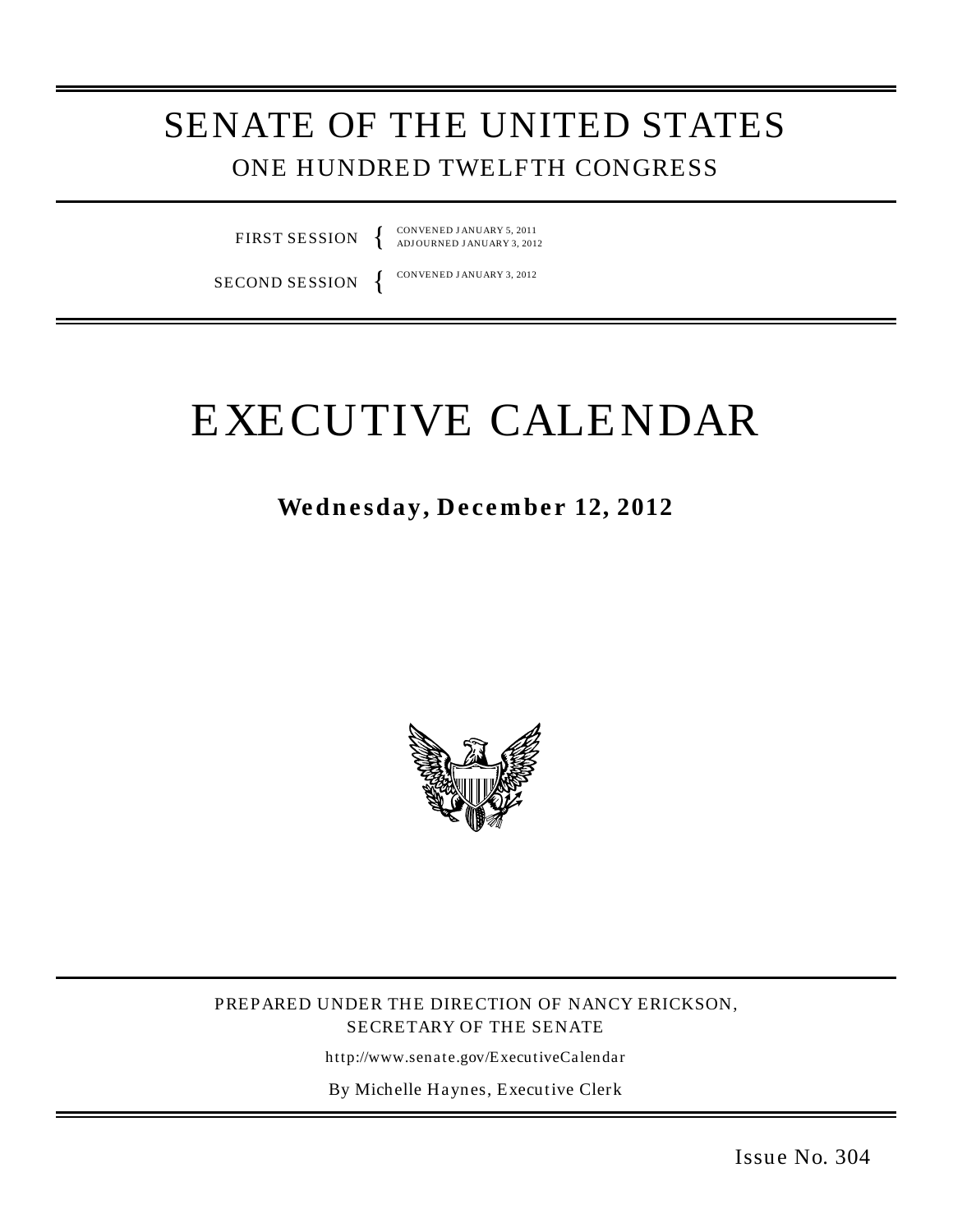#### **UNANIMOUS CONSENT AGREEMENT**

#### **Carol J. Galante (Cal. No. 518)**

*Ordered*, That at a time to be determined by the Majority Leader, in consultation with the Republican Leader, the Senate proceed to executive session to consider the nomination of Carol J. Galante, of California, to be an Assistant Secretary of Housing and Urban Development.

*Ordered further*, That there be 60 minutes for debate equally divided in the usual form; that upon the use or yielding back of time the Senate proceed to vote without intervening action or debate on the nomination; that the nomination be subject to a 60 vote threshold; the motion to reconsider be considered made and laid upon the table with no intervening action or debate; that no further motions be in order to the nomination; that the President be immediately notified of the Senate's action, and the Senate then resume legislative session.

*(July 26, 2012.)*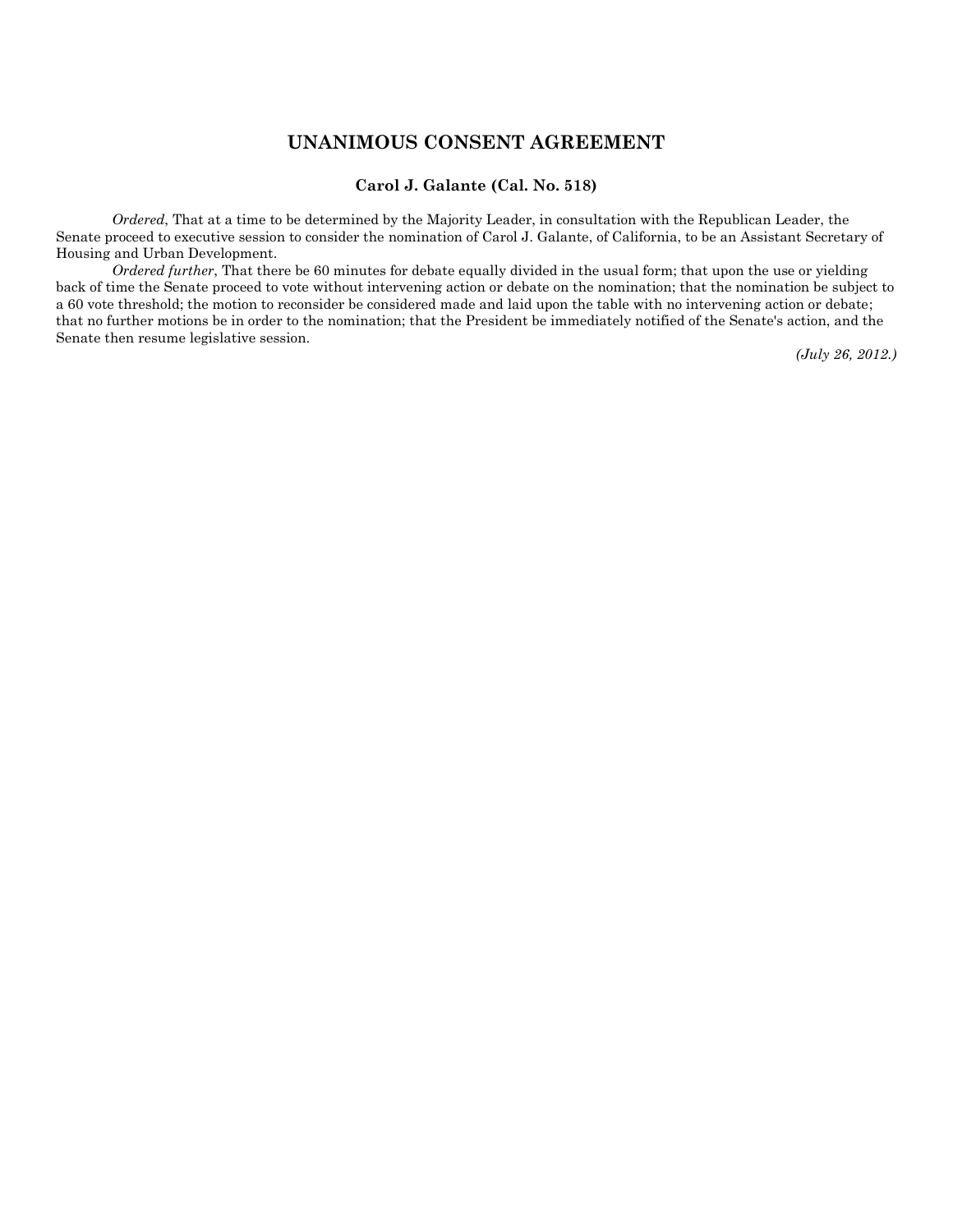# RESOLUTIONS

| $\mbox{CALENDAR}$<br>$\rm No.$ | $S.$ $\mbox{Res}.$<br>$\rm No.$ | ${\bf S}$ UBJECT | ${\large \bf \texttt{REPORTED}}$<br>$\overline{\mathbf{B}}$ Y |
|--------------------------------|---------------------------------|------------------|---------------------------------------------------------------|
|                                |                                 |                  |                                                               |
|                                |                                 |                  |                                                               |
|                                |                                 |                  |                                                               |
|                                |                                 |                  |                                                               |
|                                |                                 |                  |                                                               |
|                                |                                 |                  |                                                               |
|                                |                                 |                  |                                                               |
|                                |                                 |                  |                                                               |
|                                |                                 |                  |                                                               |
|                                |                                 |                  |                                                               |
|                                |                                 |                  |                                                               |
|                                |                                 |                  |                                                               |
|                                |                                 |                  |                                                               |
|                                |                                 |                  |                                                               |
|                                |                                 |                  |                                                               |
|                                |                                 |                  |                                                               |
|                                |                                 |                  |                                                               |
|                                |                                 |                  |                                                               |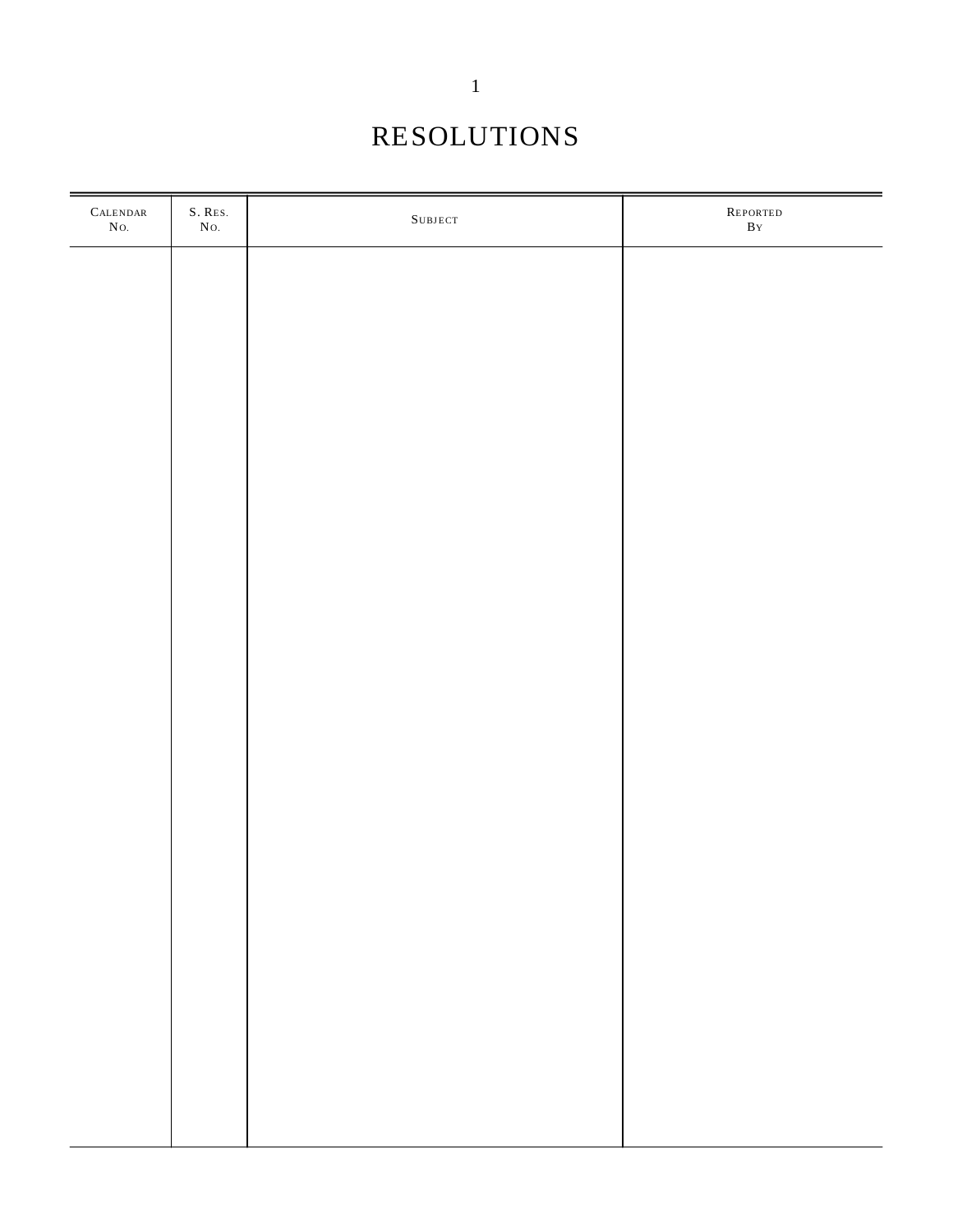# TREATIES

| <b>CALENDAR</b><br>No. | TREATY<br>Doc. No. | <b>SUBJECT</b>                                               | <b>REPORTED</b><br><b>B</b> Y                                                                                                                                                                                                                                              |
|------------------------|--------------------|--------------------------------------------------------------|----------------------------------------------------------------------------------------------------------------------------------------------------------------------------------------------------------------------------------------------------------------------------|
| $\mathbf{1}$           | 112-1              | Protocol Amending Tax Convention with Swiss<br>Confederation | Aug 30, 2011 Reported by Mr.<br>Kerry, Committee on Foreign<br>Relations under authority of<br>the order of the Senate of<br>08/02/2011 with printed Ex.<br>Rept.112-1 and a resolution of<br>advice and consent to<br>ratification with 1<br>declaration.                 |
| 4                      | 111-7              | Tax Convention with Hungary                                  | Aug 30, 2011 Reported by Mr.<br>Kerry, Committee on Foreign<br>Relations under authority of<br>the order of the Senate of<br>$08/02/2011$ with printed Ex.<br>Rept.112-4 and a resolution of<br>advice and consent to<br>ratification with 1<br>declaration.               |
| 5                      | 111-8              | Protocol Amending Tax Convention with<br>Luxembourg          | Aug 30, 2011 Reported by Mr.<br>Kerry, Committee on Foreign<br>Relations under authority of<br>the order of the Senate of<br>08/02/2011 with printed Ex.<br>Rept.112-5 and a resolution of<br>advice and consent to<br>ratification with 1<br>declaration.                 |
| 6                      | 112-7              | Convention on the Rights of Persons with<br>Disabilities     | Jul 31, 2012 Reported favorably<br>by Mr. Kerry, Committee on<br>Foreign Relations with<br>printed Ex. Rept.112-6<br>minority views filed and a<br>resolution of advice and<br>consent to ratification with 3<br>reservations, 8<br>understandings, and 2<br>declarations. |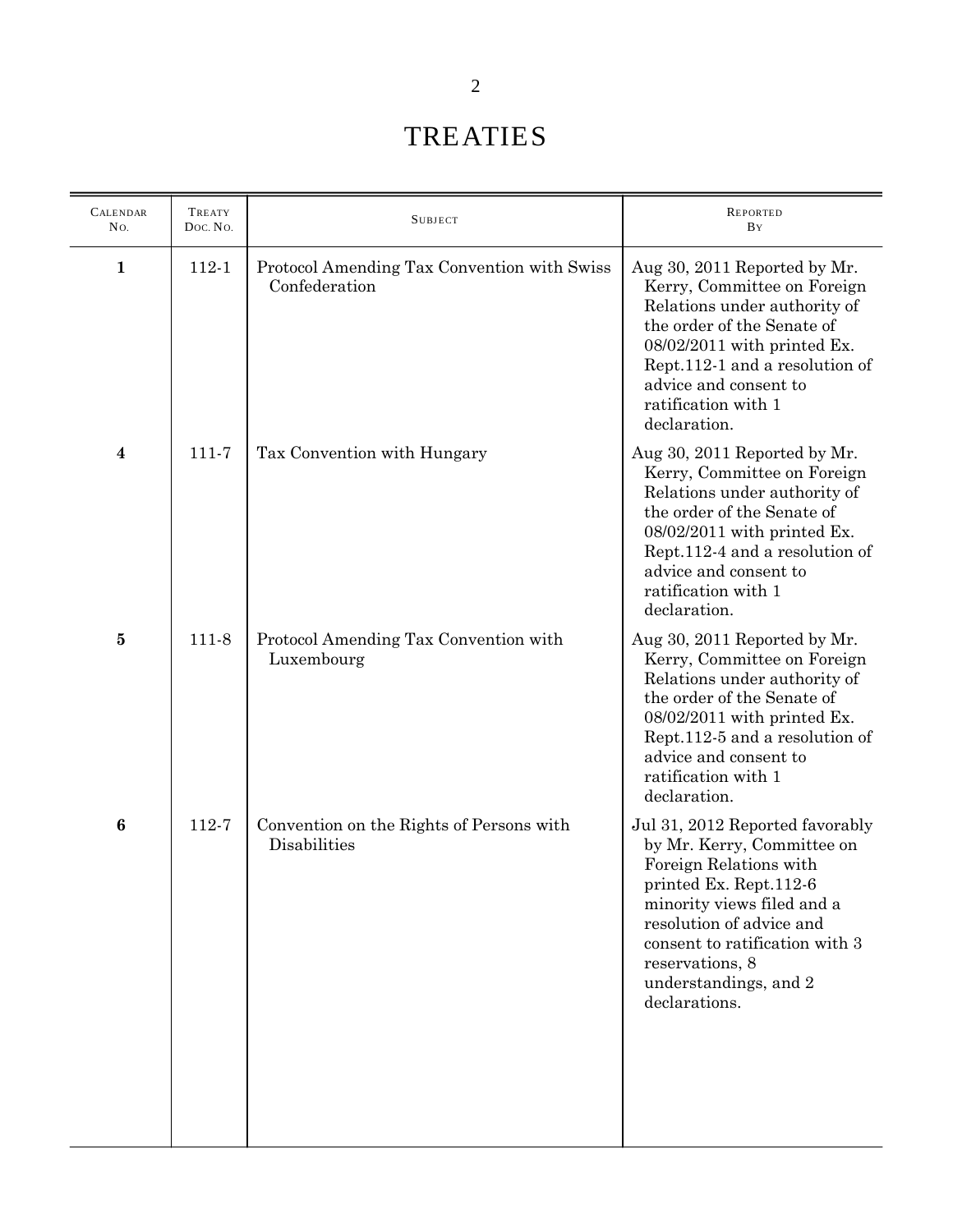| <b>CALENDAR</b><br>No. | <b>MESSAGE</b><br>No. | NOMINEE, OFFICE, AND PREDECESSOR                                                                                                                                                                       | <b>REPORTED</b><br>BY                                                                                                                |  |
|------------------------|-----------------------|--------------------------------------------------------------------------------------------------------------------------------------------------------------------------------------------------------|--------------------------------------------------------------------------------------------------------------------------------------|--|
|                        |                       | <b>INTERNATIONAL MONETARY FUND</b>                                                                                                                                                                     |                                                                                                                                      |  |
| $*86$                  | 334                   | Ben S. Bernanke, of New Jersey, to be United<br>States Alternate Governor of the<br>International Monetary Fund for a term of<br>five years. (Reappointment)                                           | Apr 12, 2011 Reported by Mr.<br>Kerry, Committee on Foreign<br>Relations, without printed<br>report.                                 |  |
|                        |                       | <b>SUPERIOR COURT OF THE DISTRICT</b><br>OF COLUMBIA                                                                                                                                                   |                                                                                                                                      |  |
| $*231$                 | 208                   | Donna Mary Murphy, of the District of<br>Columbia, to be an Associate Judge of the<br>Superior Court of the District of Columbia for<br>the term of fifteen years, vice Kaye K.<br>Christian, retired. | Jun 29, 2011 Reported by Mr.<br>Lieberman, Committee on<br>Homeland Security and<br>Governmental Affairs,<br>without printed report. |  |
|                        |                       | <b>ENVIRONMENTAL PROTECTION</b><br><b>AGENCY</b>                                                                                                                                                       |                                                                                                                                      |  |
| $*403$                 | 675                   | Kenneth J. Kopocis, of Virginia, to be an<br>Assistant Administrator of the<br>Environmental Protection Agency, vice Peter<br>Silva Silva, resigned.                                                   | Sep 21, 2011 Reported by Mrs.<br>Boxer, Committee on<br><b>Environment and Public</b><br>Works, without printed<br>report.           |  |
|                        |                       | DEPARTMENT OF HOUSING AND<br><b>URBAN DEVELOPMENT</b>                                                                                                                                                  |                                                                                                                                      |  |
| $*518$                 | 1064                  | Carol J. Galante, of California, to be an<br>Assistant Secretary of Housing and Urban<br>Development, vice David H. Stevens,<br>resigned.                                                              | Dec 13, 2011 Reported by Mr.<br>Johnson SD, Committee on<br>Banking, Housing, and Urban<br>Affairs, without printed<br>report.       |  |
|                        |                       | <b>SOCIAL SECURITY ADMINISTRATION</b>                                                                                                                                                                  |                                                                                                                                      |  |
| $*542$                 | 255                   | Henry J. Aaron, of the District of Columbia, to<br>be a Member of the Social Security Advisory<br>Board for a term expiring September 30,<br>2014, vice Jeffrey Robert Brown, term<br>expired.         | Dec 17, 2011 Reported by Mr.<br>Baucus, Committee on<br>Finance, without printed<br>report.                                          |  |
|                        |                       | THE JUDICIARY                                                                                                                                                                                          |                                                                                                                                      |  |
| 611                    | 1006                  | Patty Shwartz, of New Jersey, to be United<br>States Circuit Judge for the Third Circuit,<br>vice Maryanne Trump Barry, retired.                                                                       | Mar 08, 2012 Reported by Mr.<br>Leahy, Committee on the<br>Judiciary, without printed<br>report.                                     |  |
|                        |                       |                                                                                                                                                                                                        |                                                                                                                                      |  |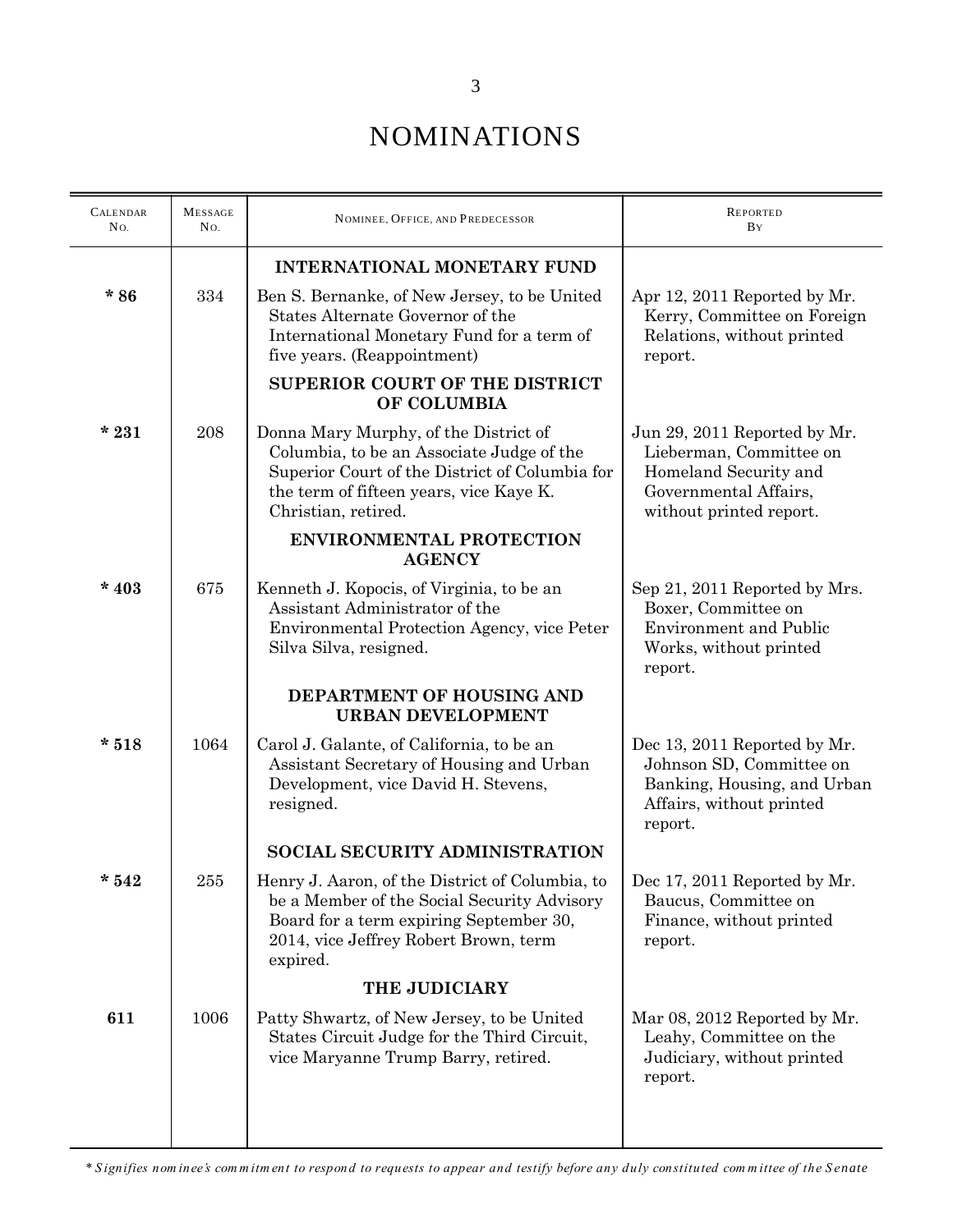| <b>CALENDAR</b><br>No. | <b>MESSAGE</b><br>No. | NOMINEE, OFFICE, AND PREDECESSOR                                                                                                                                       | <b>REPORTED</b><br>BY                                                                                                          |  |
|------------------------|-----------------------|------------------------------------------------------------------------------------------------------------------------------------------------------------------------|--------------------------------------------------------------------------------------------------------------------------------|--|
|                        |                       | DEPARTMENT OF STATE                                                                                                                                                    |                                                                                                                                |  |
| * $644$                | 1403                  | Carlos Pascual, of the District of Columbia, to<br>be an Assistant Secretary of State (Energy<br>Resources), vice John Stern Wolf.                                     | Mar 27, 2012 Reported by Mr.<br>Kerry, Committee on Foreign<br>Relations, without printed<br>report.                           |  |
|                        |                       | DEPARTMENT OF THE TREASURY                                                                                                                                             |                                                                                                                                |  |
| $*645$                 | 1198                  | Richard B. Berner, of Massachusetts, to be<br>Director, Office of Financial Research,<br>Department of the Treasury, for a term of six<br>years. (New Position)        | Mar 29, 2012 Reported by Mr.<br>Johnson SD, Committee on<br>Banking, Housing, and Urban<br>Affairs, without printed<br>report. |  |
|                        |                       | THE JUDICIARY                                                                                                                                                          |                                                                                                                                |  |
| 650                    | 1114                  | Richard Gary Taranto, of Maryland, to be<br>United States Circuit Judge for the Federal<br>Circuit, vice Paul R. Michel, retired.                                      | Mar 29, 2012 Reported by Mr.<br>Leahy, Committee on the<br>Judiciary, without printed<br>report.                               |  |
| 660                    | 1202                  | William J. Kayatta, Jr., of Maine, to be United<br>States Circuit Judge for the First Circuit,<br>vice Kermit Lipez, retired.                                          | Apr 19, 2012 Reported by Mr.<br>Leahy, Committee on the<br>Judiciary, without printed<br>report.                               |  |
|                        |                       | DEPARTMENT OF THE INTERIOR                                                                                                                                             |                                                                                                                                |  |
| $*677$                 | 1352                  | Marcilynn A. Burke, of North Carolina, to be<br>an Assistant Secretary of the Interior, vice<br>Wilma A. Lewis, resigned.                                              | Apr 26, 2012 Reported by Mr.<br>Bingaman, Committee on<br><b>Energy and Natural</b><br>Resources, without printed<br>report.   |  |
|                        |                       | PRIVACY AND CIVIL LIBERTIES<br><b>OVERSIGHT BOARD</b>                                                                                                                  |                                                                                                                                |  |
| 721                    | 1190                  | David Medine, of Maryland, to be Chairman<br>and Member of the Privacy and Civil<br>Liberties Oversight Board for a term expiring<br>January 29, 2012. (New Position)  | May 17, 2012 Reported by Mr.<br>Leahy, Committee on the<br>Judiciary, without printed<br>report.                               |  |
| 722                    | 1191                  | David Medine, of Maryland, to be Chairman<br>and Member of the Privacy and Civil<br>Liberties Oversight Board for a term expiring<br>January 29, 2018. (Reappointment) | May 17, 2012 Reported by Mr.<br>Leahy, Committee on the<br>Judiciary, without printed<br>report.                               |  |
|                        |                       |                                                                                                                                                                        |                                                                                                                                |  |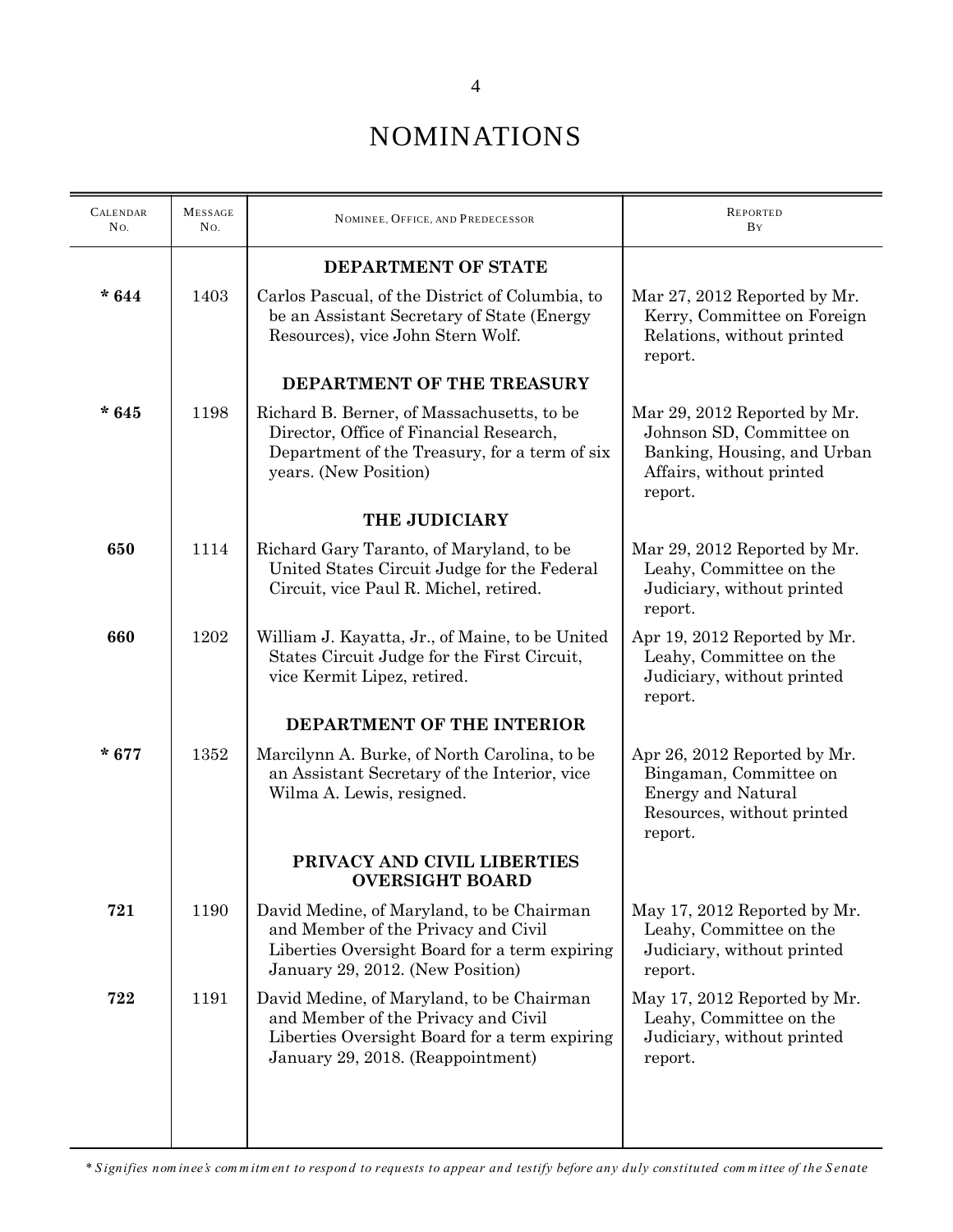| <b>CALENDAR</b><br>No. | <b>MESSAGE</b><br>No. | NOMINEE, OFFICE, AND PREDECESSOR                                                                                                                                              | <b>REPORTED</b><br>BY                                                                            |  |
|------------------------|-----------------------|-------------------------------------------------------------------------------------------------------------------------------------------------------------------------------|--------------------------------------------------------------------------------------------------|--|
|                        |                       | <b>THE JUDICIARY</b>                                                                                                                                                          |                                                                                                  |  |
| 759                    | 1201                  | Robert E. Bacharach, of Oklahoma, to be<br>United States Circuit Judge for the Tenth<br>Circuit, vice Robert Harlan Henry, resigned.                                          | Jun 07, 2012 Reported by Mr.<br>Leahy, Committee on the<br>Judiciary, without printed<br>report. |  |
| 818                    | 1406                  | Brian J. Davis, of Florida, to be United States<br>District Judge for the Middle District of<br>Florida, vice Richard A. Lazzara, retired.                                    | Jun 21, 2012 Reported by Mr.<br>Leahy, Committee on the<br>Judiciary, without printed<br>report. |  |
| 830                    | 1556                  | Lorna G. Schofield, of New York, to be United<br>States District Judge for the Southern<br>District of New York, vice Shira A.<br>Scheindlin, retired.                        | Jul 12, 2012 Reported by Mr.<br>Leahy, Committee on the<br>Judiciary, without printed<br>report. |  |
| 832                    | 1672                  | Frank Paul Geraci, Jr., of New York, to be<br>United States District Judge for the Western<br>District of New York, vice David G. Larimer,<br>retired.                        | Jul 19, 2012 Reported by Mr.<br>Leahy, Committee on the<br>Judiciary, without printed<br>report. |  |
| 833                    | 1673                  | Fernando M. Olguin, of California, to be<br>United States District Judge for the Central<br>District of California, vice Jacqueline H.<br>Nguyen, elevated.                   | Jul 19, 2012 Reported by Mr.<br>Leahy, Committee on the<br>Judiciary, without printed<br>report. |  |
| 834                    | 1681                  | Matthew W. Brann, of Pennsylvania, to be<br>United States District Judge for the Middle<br>District of Pennsylvania, vice Thomas I.<br>Vanaskie, elevated.                    | Jul 19, 2012 Reported by Mr.<br>Leahy, Committee on the<br>Judiciary, without printed<br>report. |  |
| 835                    | 1682                  | Malachy Edward Mannion, of Pennsylvania, to<br>be United States District Judge for the<br>Middle District of Pennsylvania, vice A.<br>Richard Caputo, retired.                | Jul 19, 2012 Reported by Mr.<br>Leahy, Committee on the<br>Judiciary, without printed<br>report. |  |
|                        |                       | UNITED STATES SENTENCING<br><b>COMMISSION</b>                                                                                                                                 |                                                                                                  |  |
| 836                    | 1557                  | Charles R. Breyer, of California, to be a<br>Member of the United States Sentencing<br>Commission for a term expiring October 31,<br>2015, vice Ruben Castillo, term expired. | Jul 19, 2012 Reported by Mr.<br>Leahy, Committee on the<br>Judiciary, without printed<br>report. |  |
|                        |                       |                                                                                                                                                                               |                                                                                                  |  |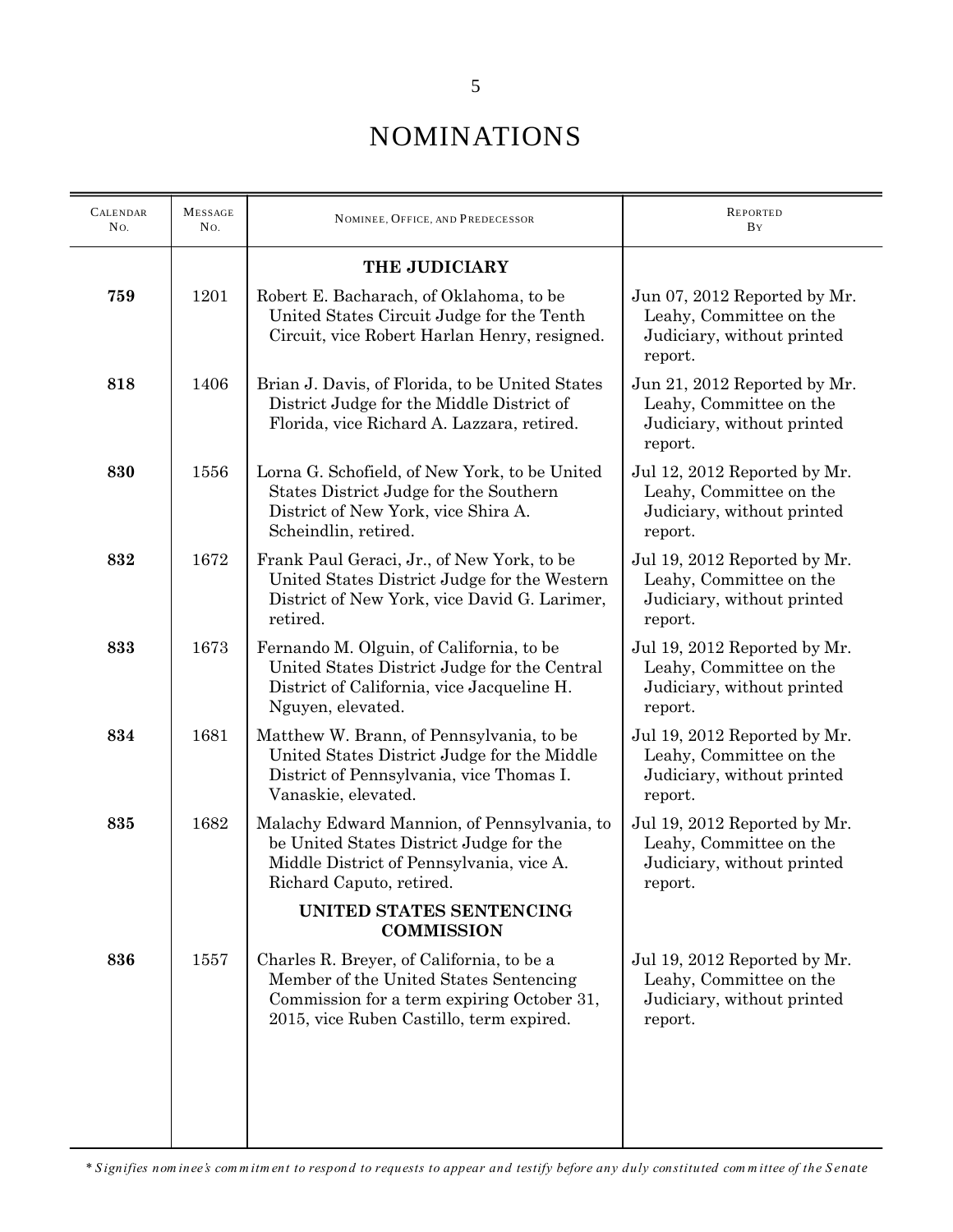| <b>CALENDAR</b><br>No. | <b>MESSAGE</b><br>No. | NOMINEE, OFFICE, AND PREDECESSOR                                                                                                                                                                                     | <b>REPORTED</b><br><b>B</b> Y                                                                                                     |  |
|------------------------|-----------------------|----------------------------------------------------------------------------------------------------------------------------------------------------------------------------------------------------------------------|-----------------------------------------------------------------------------------------------------------------------------------|--|
|                        |                       | FEDERAL MARITIME COMMISSION                                                                                                                                                                                          |                                                                                                                                   |  |
| $*870$                 | 1370                  | William P. Doyle, of Pennsylvania, to be a<br>Federal Maritime Commissioner for the term<br>expiring June 30, 2013, vice Joseph E.<br>Brennan, term expired.                                                         | Jul 31, 2012 Reported by Mr.<br>Rockefeller, Committee on<br>Commerce, Science, and<br>Transportation, without<br>printed report. |  |
|                        |                       | DEPARTMENT OF TRANSPORTATION                                                                                                                                                                                         |                                                                                                                                   |  |
| $*871$                 | 1497                  | Michael Peter Huerta, of the District of<br>Columbia, to be Administrator of the Federal<br>Aviation Administration for the term of five<br>years, vice J. Randolph Babbitt.                                         | Jul 31, 2012 Reported by Mr.<br>Rockefeller, Committee on<br>Commerce, Science, and<br>Transportation, without<br>printed report. |  |
|                        |                       | MORRIS K. UDALL AND STEWART L.<br><b>UDALL FOUNDATION</b>                                                                                                                                                            |                                                                                                                                   |  |
| $*873$                 | 1516                  | Charles P. Rose, of Illinois, to be a Member of<br>the Board of Trustees of the Morris K. Udall<br>and Stewart L. Udall Foundation for a term<br>expiring April 16, 2017, vice Stephen M.<br>Prescott, term expired. | Aug 01, 2012 Placed on the<br>Calendar pursuant to S.Res.<br>116, 112th Congress.                                                 |  |
|                        |                       | THE JUDICIARY                                                                                                                                                                                                        |                                                                                                                                   |  |
| 875                    | 1688                  | Thomas M. Durkin, of Illinois, to be United<br>States District Judge for the Northern<br>District of Illinois, vice Wayne R. Andersen,<br>retired.                                                                   | Aug 02, 2012 Reported by Mr.<br>Leahy, Committee on the<br>Judiciary, without printed<br>report.                                  |  |
| 876                    | 1729                  | William H. Orrick, III, of the District of<br>Columbia, to be United States District Judge<br>for the Northern District of California, vice<br>Charles R. Breyer, retired.                                           | Aug 02, 2012 Reported by Mr.<br>Leahy, Committee on the<br>Judiciary, without printed<br>report.                                  |  |
| 877                    | 1730                  | Jon S. Tigar, of California, to be United States<br>District Judge for the Northern District of<br>California, vice Saundra Brown Armstrong,<br>retired.                                                             | Aug 02, 2012 Reported by Mr.<br>Leahy, Committee on the<br>Judiciary, without printed<br>report.                                  |  |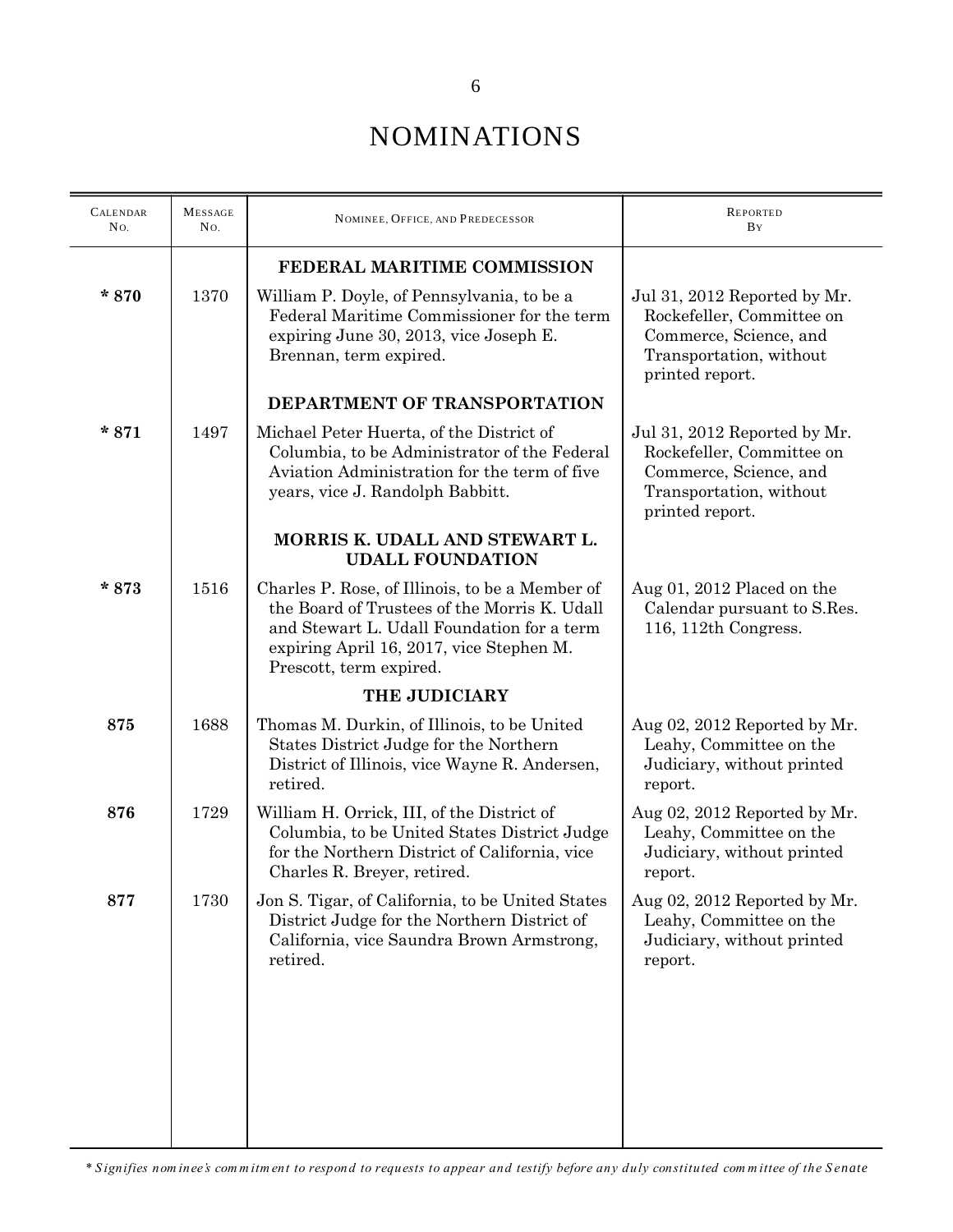| <b>CALENDAR</b><br>No. | <b>MESSAGE</b><br>No. | NOMINEE, OFFICE, AND PREDECESSOR                                                                                                                                                                                                   | <b>REPORTED</b><br><b>B</b> Y                                                                    |  |
|------------------------|-----------------------|------------------------------------------------------------------------------------------------------------------------------------------------------------------------------------------------------------------------------------|--------------------------------------------------------------------------------------------------|--|
|                        |                       | <b>OVERSEAS PRIVATE INVESTMENT</b><br><b>CORPORATION</b>                                                                                                                                                                           |                                                                                                  |  |
| $*878$                 | 1378                  | James M. Demers, of New Hampshire, to be a<br>Member of the Board of Directors of the<br>Overseas Private Investment Corporation for<br>a term expiring December 17, 2014, vice<br>Kevin Glenn Nealer, term expired.               | Aug 03, 2012 Placed on the<br>Calendar pursuant to S.Res.<br>116, 112th Congress.                |  |
| $*879$                 | 1379                  | Naomi A. Walker, of the District of Columbia,<br>to be a Member of the Board of Directors of<br>the Overseas Private Investment Corporation<br>for a term expiring December 17, 2012, vice<br>Christopher J. Hanley, term expired. | Aug $03$ , $2012$ Placed on the<br>Calendar pursuant to S.Res.<br>116, 112th Congress.           |  |
|                        |                       | <b>DEPARTMENT OF JUSTICE</b>                                                                                                                                                                                                       |                                                                                                  |  |
| 909                    | 1354                  | William Joseph Baer, of Maryland, to be an<br>Assistant Attorney General, vice Christine<br>Anne Varney.                                                                                                                           | Sep 20, 2012 Reported by Mr.<br>Leahy, Committee on the<br>Judiciary, without printed<br>report. |  |
|                        |                       | <b>STATE JUSTICE INSTITUTE</b>                                                                                                                                                                                                     |                                                                                                  |  |
| 911                    | 1692                  | Jonathan Lippman, of New York, to be a<br>Member of the Board of Directors of the State<br>Justice Institute for a term expiring<br>September 17, 2012, vice Robert A. Miller,<br>term expired.                                    | Sep 21, 2012 Placed on the<br>Calendar pursuant to S.Res.<br>116, 112th Congress.                |  |
| 912                    | 1693                  | Jonathan Lippman, of New York, to be a<br>Member of the Board of Directors of the State<br>Justice Institute for a term expiring<br>September 17, 2015. (Reappointment)                                                            | Sep 21, 2012 Placed on the<br>Calendar pursuant to S.Res.<br>116, 112th Congress.                |  |
|                        |                       | NATIONAL FOUNDATION ON THE ARTS<br>AND THE HUMANITIES                                                                                                                                                                              |                                                                                                  |  |
| 913                    | 1512                  | Maria Rosario Jackson, of California, to be a<br>Member of the National Council on the Arts<br>for a term expiring September 3, 2016, vice<br>Terence Alan Teachout, term expired.                                                 | Oct 16, 2012 Placed on the<br>Calendar pursuant to S.Res.<br>116, 112th Congress.                |  |
|                        |                       |                                                                                                                                                                                                                                    |                                                                                                  |  |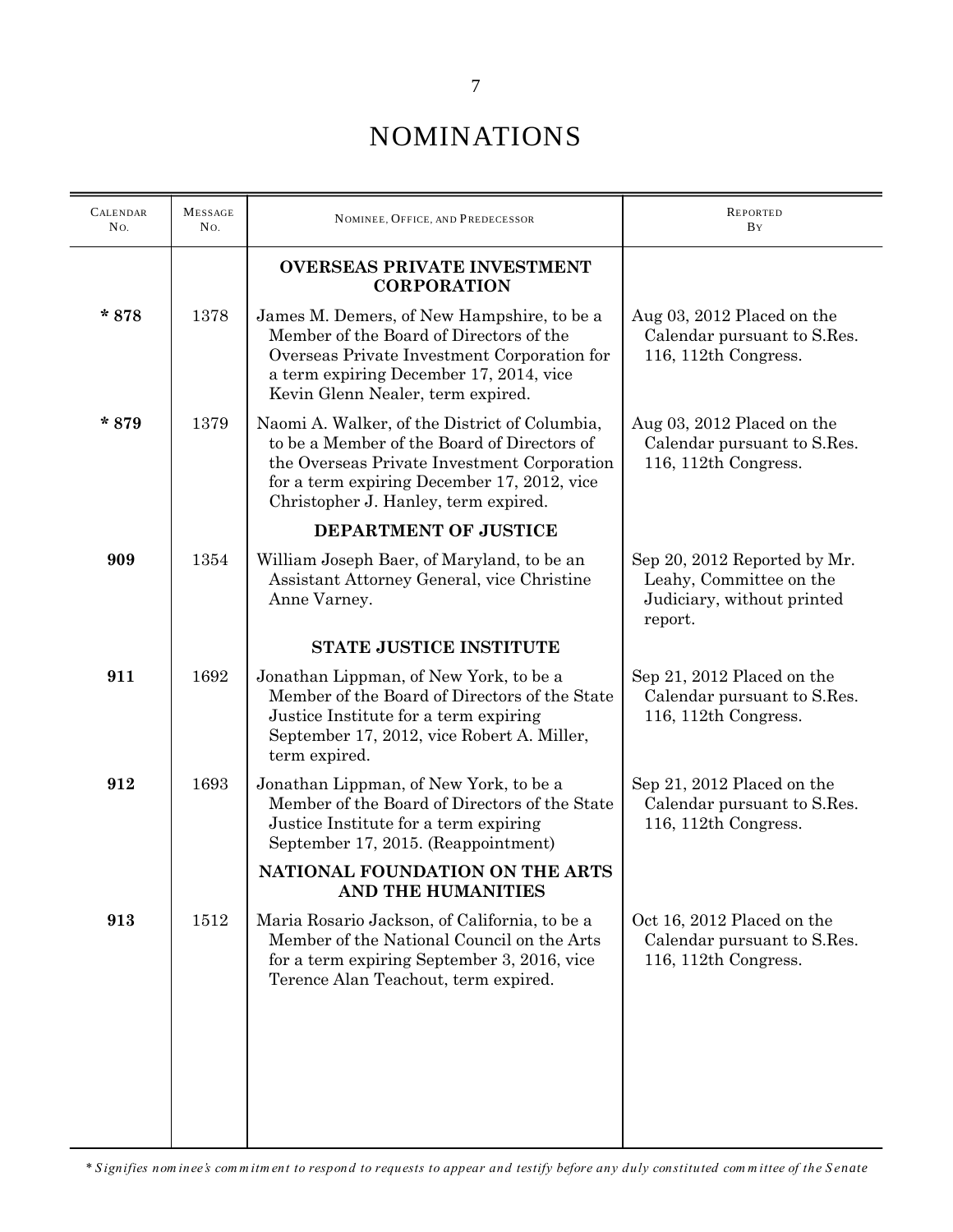| <b>CALENDAR</b><br>No. | <b>MESSAGE</b><br>No. | NOMINEE, OFFICE, AND PREDECESSOR                                                                                                                                                                          | <b>REPORTED</b><br>BY                                                                             |  |
|------------------------|-----------------------|-----------------------------------------------------------------------------------------------------------------------------------------------------------------------------------------------------------|---------------------------------------------------------------------------------------------------|--|
|                        |                       | NATIONAL INSTITUTE OF BUILDING<br><b>SCIENCES</b>                                                                                                                                                         |                                                                                                   |  |
| $*914$                 | 1689                  | Joseph Byrne Donovan, of Virginia, to be a<br>Member of the Board of Directors of the<br>National Institute of Building Sciences for a<br>term expiring September 7, 2013, vice Lane<br>Carson, resigned. | Oct 23, 2012 Placed on the<br>Calendar pursuant to S.Res.<br>116, 112th Congress.                 |  |
|                        |                       | NATIONAL FOUNDATION ON THE ARTS<br>AND THE HUMANITIES                                                                                                                                                     |                                                                                                   |  |
| $*915$                 | 1690                  | Bruce R. Sievers, of California, to be a Member<br>of the National Council on the Humanities<br>for a term expiring January 26, 2018, vice<br>Kenneth R. Weinstein, term expired.                         | Oct 26, 2012 Placed on the<br>Calendar pursuant to S.Res.<br>116, 112th Congress.                 |  |
|                        |                       | DEPARTMENT OF JUSTICE                                                                                                                                                                                     |                                                                                                   |  |
| 916                    | 1818                  | Angela Tammy Dickinson, of Missouri, to be<br>United States Attorney for the Western<br>District of Missouri for the term of four years,<br>vice Mary Elizabeth Phillips, resigned.                       | Nov 29, 2012 Reported by Mr.<br>Leahy, Committee on the<br>Judiciary, without printed<br>report.  |  |
|                        |                       | <b>AIR FORCE</b>                                                                                                                                                                                          |                                                                                                   |  |
| 917                    | 1200-2                | The following named officer for appointment in<br>the Reserve of the Air Force to the grade<br>indicated under title 10, U.S.C., sections<br>12203:                                                       | Nov 29, 2012 Reported by Mr.<br>Levin, Committee on Armed<br>Services, without printed<br>report. |  |
|                        |                       | to be Brigadier General                                                                                                                                                                                   |                                                                                                   |  |
|                        |                       | Colonel Stephen J. Linsenmeyer, Jr.                                                                                                                                                                       |                                                                                                   |  |
| 918                    | 1882-1                | The following Air National Guard of the<br>United States officers for appointment in the<br>Reserve of the Air Force to the grade<br>indicated under title 10, U.S.C., sections<br>12203 and 12212:       | Nov 29, 2012 Reported by Mr.<br>Levin, Committee on Armed<br>Services, without printed<br>report. |  |
|                        |                       | to be Brigadier General                                                                                                                                                                                   |                                                                                                   |  |
| 919                    | 1942-1                | Col. Calvin H. Elam<br>The following Air National Guard of the                                                                                                                                            | Nov 29, 2012 Reported by Mr.                                                                      |  |
|                        |                       | United States officers for appointment in the<br>Reserve of the Air Force to the grade<br>indicated under title 10, U.S.C., sections<br>12203 and 12212:                                                  | Levin, Committee on Armed<br>Services, without printed<br>report.                                 |  |
|                        |                       |                                                                                                                                                                                                           |                                                                                                   |  |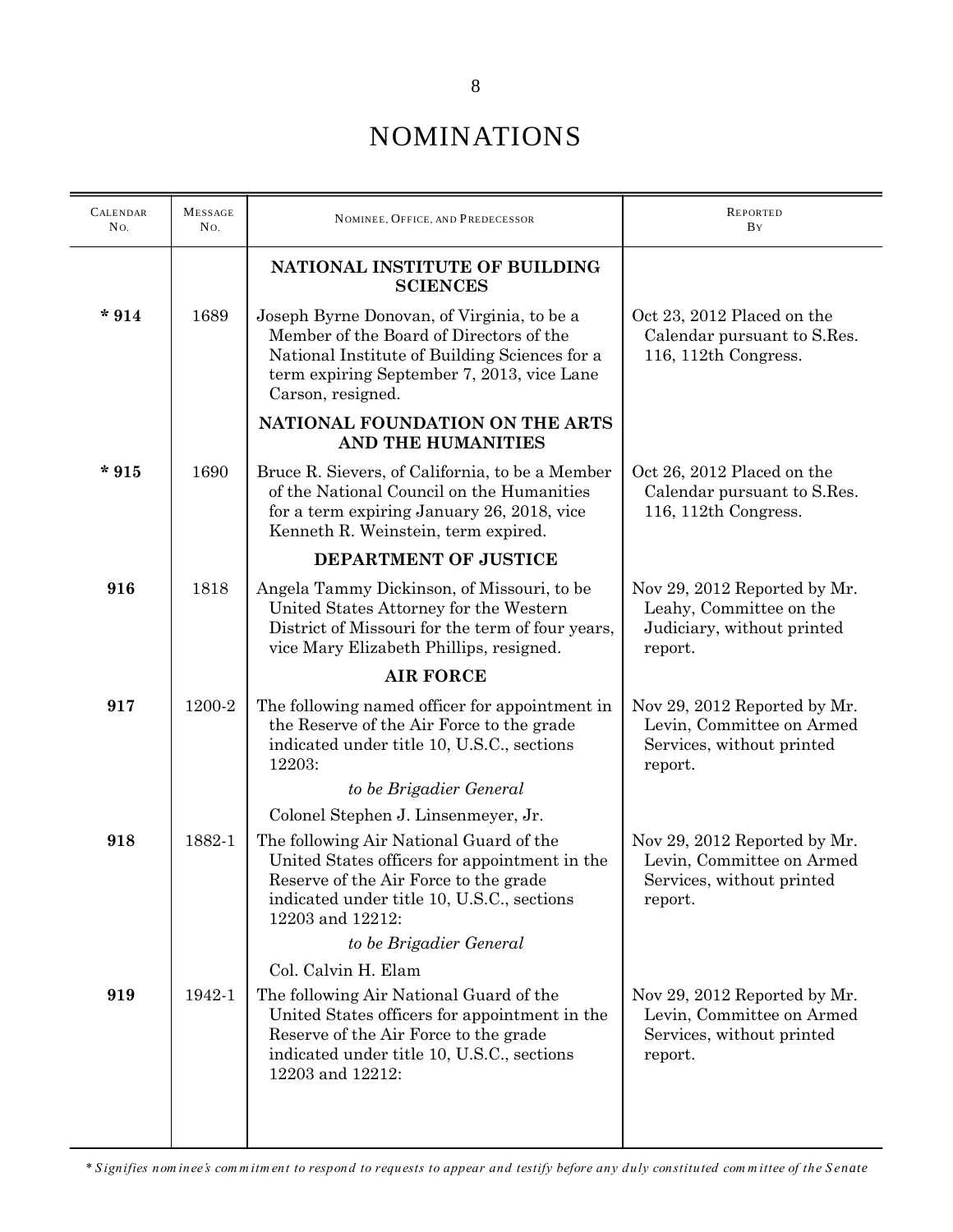| <b>CALENDAR</b><br>No. | <b>MESSAGE</b><br>No. | NOMINEE, OFFICE, AND PREDECESSOR                                                                                                                                                                                                                                                                                                                                                                                                                                                                                                                                                                                                                                                                                                                                                                                                     | <b>REPORTED</b><br>BY                                                                             |
|------------------------|-----------------------|--------------------------------------------------------------------------------------------------------------------------------------------------------------------------------------------------------------------------------------------------------------------------------------------------------------------------------------------------------------------------------------------------------------------------------------------------------------------------------------------------------------------------------------------------------------------------------------------------------------------------------------------------------------------------------------------------------------------------------------------------------------------------------------------------------------------------------------|---------------------------------------------------------------------------------------------------|
|                        |                       | to be Major General                                                                                                                                                                                                                                                                                                                                                                                                                                                                                                                                                                                                                                                                                                                                                                                                                  |                                                                                                   |
|                        |                       | Brig. Gen. Mark E. Bartman<br>Brig. Gen. Stanley J. Osserman, Jr.<br>Brig. Gen. Thomas A. Thomas, Jr.<br>Brig. Gen. Eric G. Weller                                                                                                                                                                                                                                                                                                                                                                                                                                                                                                                                                                                                                                                                                                   |                                                                                                   |
| 920                    | 1943-1                | The following Air National Guard of the<br>United States officers for appointment in the<br>Reserve of the Air Force to the grade<br>indicated under title 10, U.S.C., sections<br>12203 and 12212:                                                                                                                                                                                                                                                                                                                                                                                                                                                                                                                                                                                                                                  | Nov 29, 2012 Reported by Mr.<br>Levin, Committee on Armed<br>Services, without printed<br>report. |
|                        |                       | to be Brigadier General                                                                                                                                                                                                                                                                                                                                                                                                                                                                                                                                                                                                                                                                                                                                                                                                              |                                                                                                   |
|                        |                       | Colonel Glen M. Baker<br>Colonel Jeffrey D. Buckley<br>Colonel Anthony J. Carrelli<br>Colonel Timothy J. Cathcart<br>Colonel Andrew J. Donnelly<br>Colonel Harold S. Eggensperger<br>Colonel James O. Eifert<br>Colonel Bryan P. Fox<br>Colonel Ricky D. Gibney<br>Colonel Christopher A. Hegarty<br>Colonel John P. Hronek, II<br>Colonel Paul Hutchinson<br>Colonel Kevin J. Keehn<br>Colonel Christopher J. Knapp<br>Colonel Michael E. Manning<br>Colonel Clayton W. Moushon<br>Colonel Michael A. Nolan<br>Colonel Michael L. Ogle<br>Colonel Ronald E. Paul<br>Colonel Stephen E. Rader<br>Colonel Samuel H. Ramsay, III<br>Colonel William B. Richy<br>Colonel Adalberto Rivera<br>Colonel Sami D. Said<br>Colonel Anthony E. Schiavi<br>Colonel John D. Slocum<br>Colonel Ronald W. Solberg<br>Colonel Randall A. Spear, Jr. |                                                                                                   |
|                        |                       |                                                                                                                                                                                                                                                                                                                                                                                                                                                                                                                                                                                                                                                                                                                                                                                                                                      |                                                                                                   |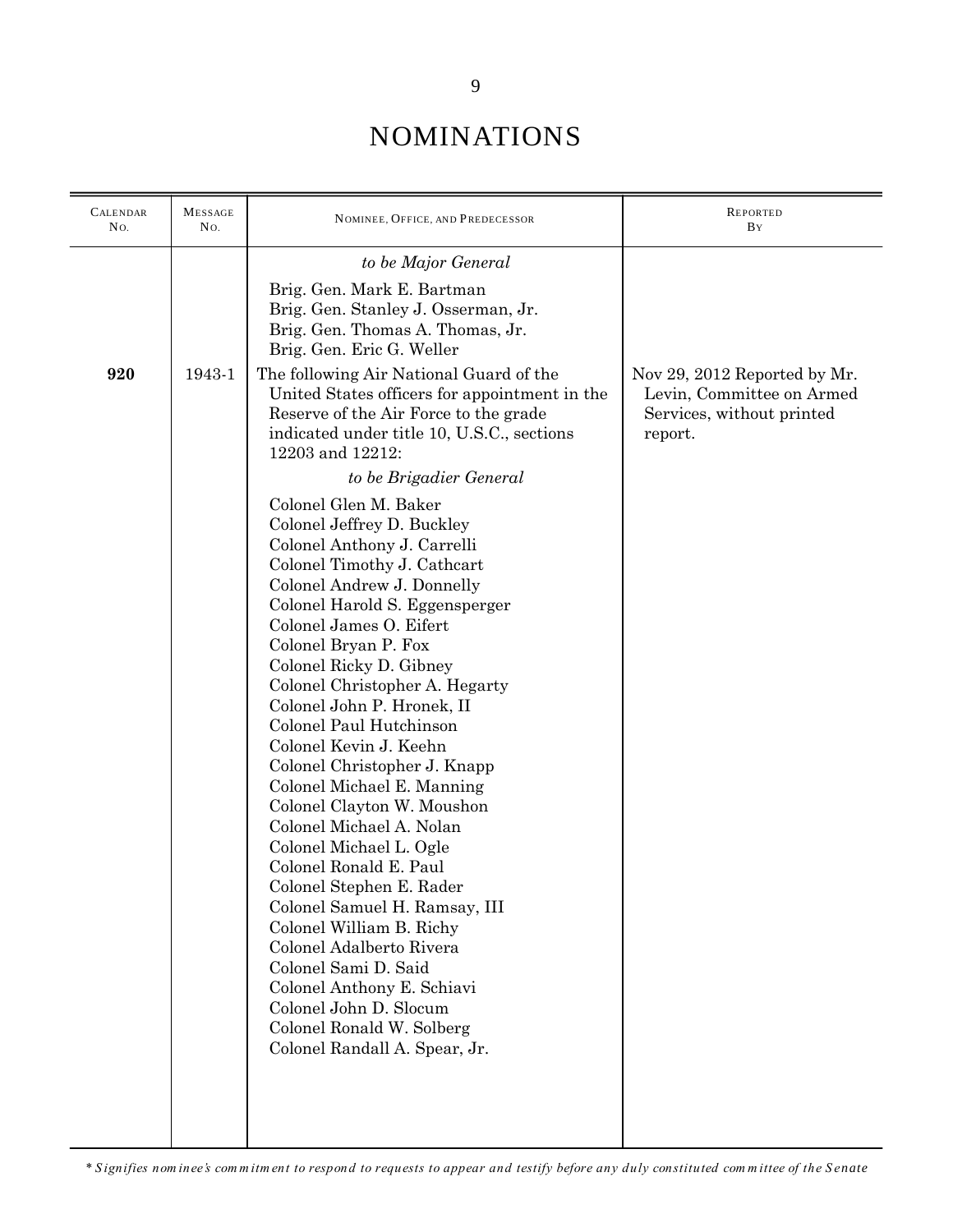| <b>CALENDAR</b><br>No. | <b>MESSAGE</b><br>No. | NOMINEE, OFFICE, AND PREDECESSOR                                                                                                                                                                            | <b>REPORTED</b><br>BY                                                                             |
|------------------------|-----------------------|-------------------------------------------------------------------------------------------------------------------------------------------------------------------------------------------------------------|---------------------------------------------------------------------------------------------------|
|                        |                       | <b>NAVY</b>                                                                                                                                                                                                 |                                                                                                   |
| 932                    | 1980                  | The following named officer for appointment in<br>the United States Navy to the grade<br>indicated while assigned to a position of<br>importance and responsibility under title 10,<br>U.S.C., section 601: | Nov 29, 2012 Reported by Mr.<br>Levin, Committee on Armed<br>Services, without printed<br>report. |
|                        |                       | to be Vice Admiral                                                                                                                                                                                          |                                                                                                   |
|                        |                       | Rear Adm. Kenneth E. Floyd<br><b>AFRICAN DEVELOPMENT</b><br><b>FOUNDATION</b>                                                                                                                               |                                                                                                   |
| 933                    | 1447                  | Edward W. Brehm, of Minnesota, to be a<br>Member of the Board of Directors of the<br>African Development Foundation for a term<br>expiring September 22, 2017.<br>(Reappointment)                           | Dec 04, 2012 Placed on the<br>Calendar pursuant to S.Res.<br>116, 112th Congress.                 |
| 934                    | 1834                  | Iqbal Paroo, of Florida, to be a Member of the<br>Board of Directors of the African<br>Development Foundation for a term expiring<br>September 22, 2017, vice Julius E. Coles,<br>term expired.             | Dec 04, 2012 Placed on the<br>Calendar pursuant to S.Res.<br>116, 112th Congress.                 |
|                        |                       | UNITED STATES AGENCY FOR<br><b>INTERNATIONAL DEVELOPMENT</b>                                                                                                                                                |                                                                                                   |
| 935                    | 1922                  | T. Charles Cooper, of Maryland, to be an<br>Assistant Administrator of the United States<br>Agency for International Development, vice<br>Jeffrey J. Grieco.                                                | Dec 04, 2012 Placed on the<br>Calendar pursuant to S.Res.<br>116, 112th Congress.                 |
|                        |                       | THE JUDICIARY                                                                                                                                                                                               |                                                                                                   |
| 936                    | 1777                  | Katherine Polk Failla, of New York, to be<br>United States District Judge for the Southern<br>District of New York, vice Denise Cote,<br>retired.                                                           | Dec 06, 2012 Reported by Mr.<br>Leahy, Committee on the<br>Judiciary, without printed<br>report.  |
| 937                    | 1778                  | Troy L. Nunley, of California, to be United<br>States District Judge for the Eastern District<br>of California, vice Garland E. Burrell, Jr.,<br>retiring.                                                  | Dec 06, 2012 Reported by Mr.<br>Leahy, Committee on the<br>Judiciary, without printed<br>report.  |
|                        |                       |                                                                                                                                                                                                             |                                                                                                   |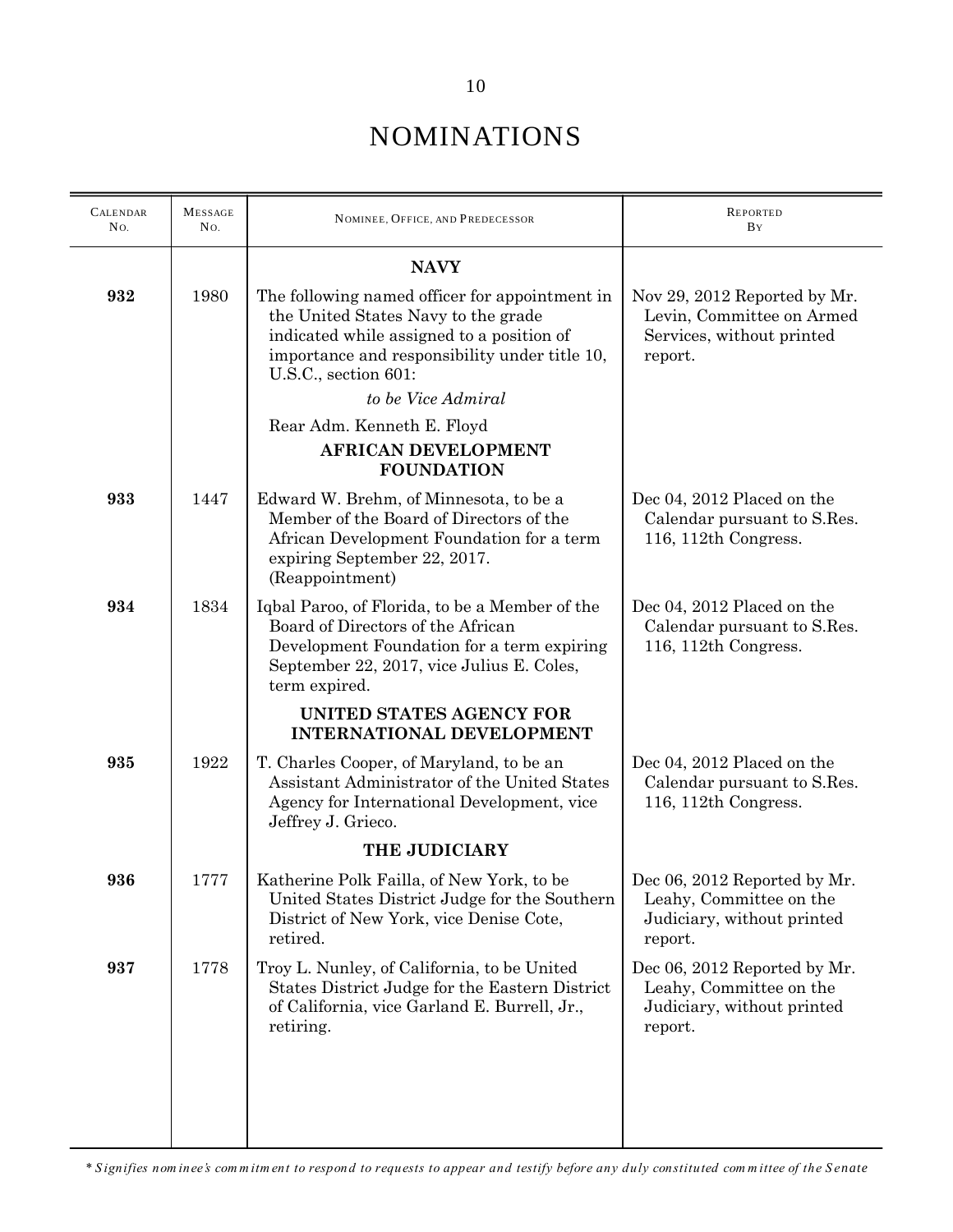| <b>MESSAGE</b><br>No. | NOMINEE, OFFICE, AND PREDECESSOR                                                                                                                                               | <b>REPORTED</b><br>BY                                                                            |  |
|-----------------------|--------------------------------------------------------------------------------------------------------------------------------------------------------------------------------|--------------------------------------------------------------------------------------------------|--|
| 1779                  | Sheri Polster Chappell, of Florida, to be United<br>States District Judge for the Middle District<br>of Florida, vice Gregory A. Presnell, retired.                            | Dec 06, 2012 Reported by Mr.<br>Leahy, Committee on the<br>Judiciary, without printed<br>report. |  |
| 1832                  | Pamela Ki Mai Chen, of New York, to be<br>United States District Judge for the Eastern<br>District of New York, vice Raymond J.<br>Dearie, retired.                            | Dec 06, 2012 Reported by Mr.<br>Leahy, Committee on the<br>Judiciary, without printed<br>report. |  |
| 1817                  | Mark A. Barnett, of Virginia, to be a Judge of<br>the United States Court of International<br>Trade, vice Judith M. Barzilay, retired.                                         | Dec 06, 2012 Reported by Mr.<br>Leahy, Committee on the<br>Judiciary, without printed<br>report. |  |
|                       | DEPARTMENT OF JUSTICE                                                                                                                                                          |                                                                                                  |  |
| 1508                  | Patrick J. Wilkerson, of Oklahoma, to be<br>United States Marshal for the Eastern<br>District of Oklahoma for the term of four<br>years, vice John William Loyd, term expired. | Dec 06, 2012 Reported by Mr.<br>Leahy, Committee on the<br>Judiciary, without printed<br>report. |  |
| 1343                  | Louise W. Kelton, of Tennessee, to be United<br>States Marshal for the Middle District of<br>Tennessee for the term of four years, vice<br>Denny Wade King, term expired.      | Dec 06, 2012 Reported by Mr.<br>Leahy, Committee on the<br>Judiciary, without printed<br>report. |  |
|                       |                                                                                                                                                                                |                                                                                                  |  |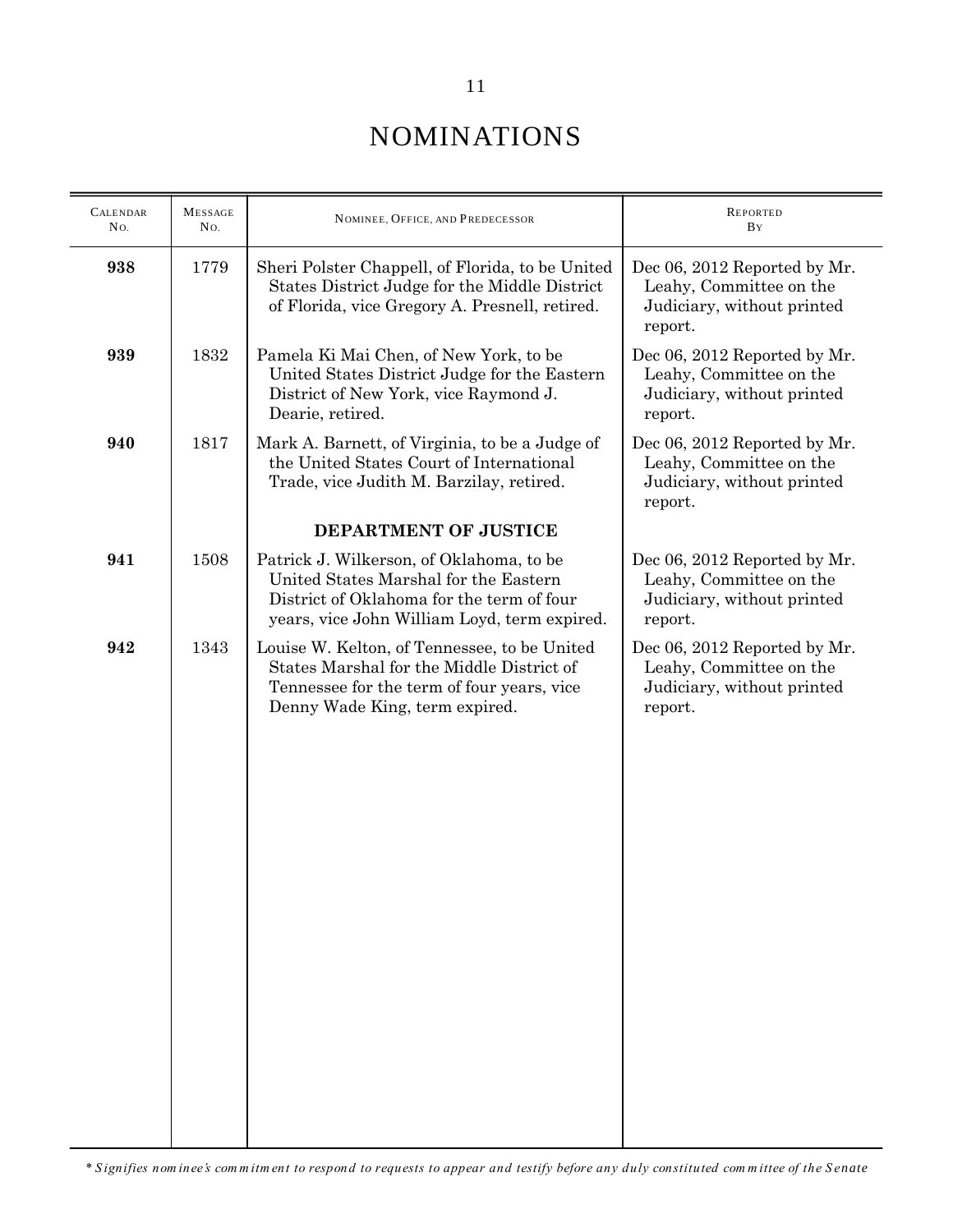#### NOMINATIONS PLACED ON THE SECRETARY'S DESK

#### **AIR FORCE**

PN1981 AIR FORCE nominations (93) beginning DEMEA A. ALDERMAN, and ending FELISA L. WILSON, which nominations were received by the Senate and appeared in the Congressional Record of November 13, 2012.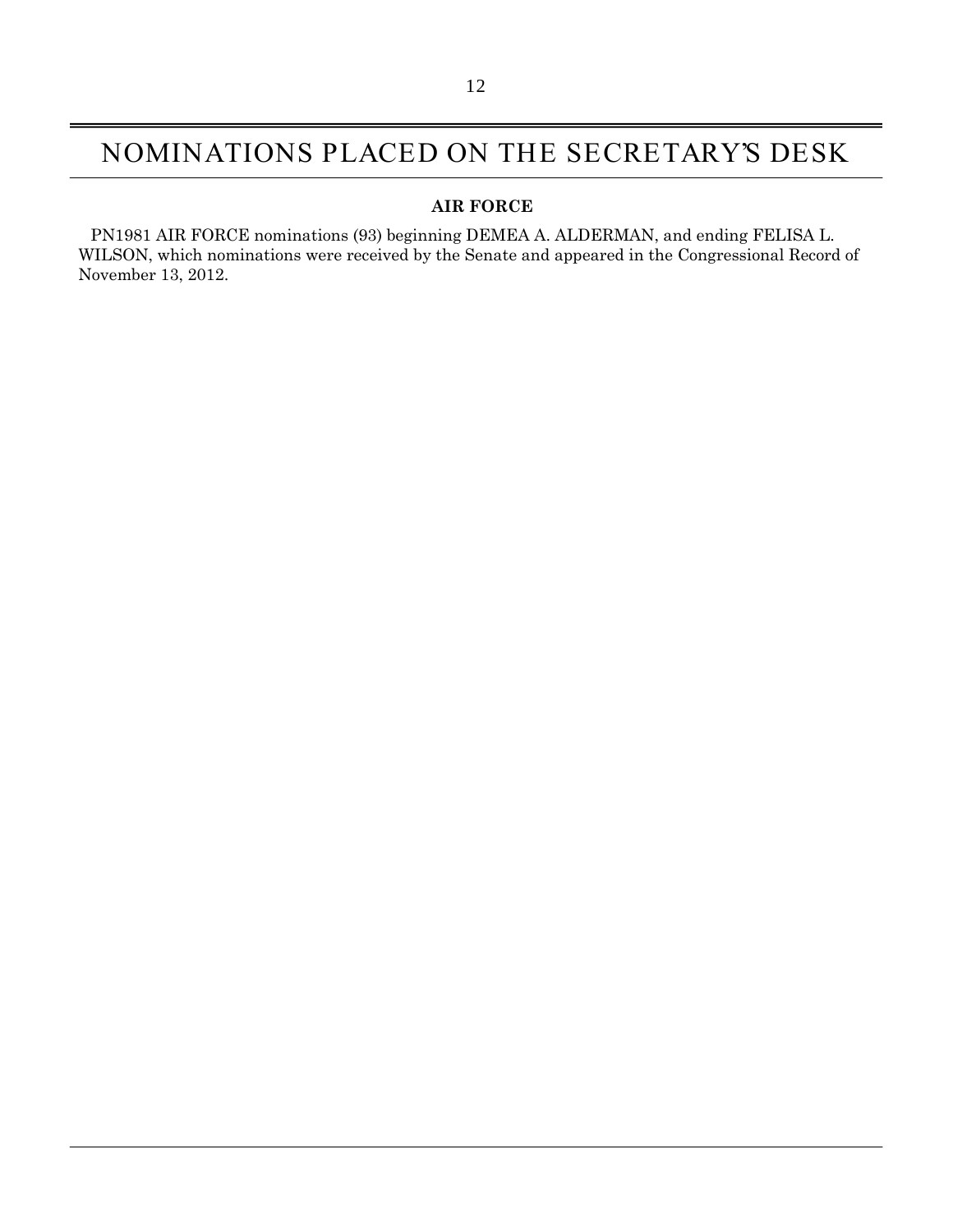Pursuant to S. Res. 116, 112th Congress, nominations in this section of the Executive Calendar are entitled to expedited procedures.

| <b>RECEIVED</b> |                                                                                                                                                                                                                | <b>REQUESTED BY</b><br><b>COMMITTEE</b> | <b>INFORMATION</b><br><b>RECEIVED</b> | SENATOR REQUESTED REFERRAL TO<br>COMMITTEE OF JURISDICTION |
|-----------------|----------------------------------------------------------------------------------------------------------------------------------------------------------------------------------------------------------------|-----------------------------------------|---------------------------------------|------------------------------------------------------------|
| Oct 18, 2011    | Alfredo J. Balsera, of Florida, to<br>be a Member of the United<br><b>States Advisory Commission</b><br>on Public Diplomacy for a term<br>expiring July 1, 2014, vice<br>Elizabeth F. Bagley, term<br>expired. | Yes                                     |                                       |                                                            |
| Nov 30, 2011    | Marie F. Smith, of Hawaii, to be<br>a Member of the Social<br>Security Advisory Board for a<br>term expiring September 30,<br>2016, vice Dana K. Bilyeu,<br>term expired.                                      | Yes                                     |                                       |                                                            |
| Mar 28, 2012    | Robert James Grey, Jr., of<br>Virginia, to be a Member of<br>the Board of Directors of the<br>Legal Services Corporation for<br>a term expiring July 13, 2014.<br>(Reappointment)                              | Yes                                     |                                       |                                                            |
| Mar 28, 2012    | John Gerson Levi, of Illinois, to<br>be a Member of the Board of<br>Directors of the Legal Services<br>Corporation for a term<br>expiring July 13, 2014.<br>(Reappointment)                                    | Yes                                     |                                       |                                                            |
| Mar 28, 2012    | Laurie I. Mikva, of Illinois, to be<br>a Member of the Board of<br>Directors of the Legal Services<br>Corporation for a term<br>expiring July 13, 2013.<br>(Reappointment)                                     | Yes                                     |                                       |                                                            |
| Mar 28, 2012    | Martha L. Minow, of<br>Massachusetts, to be a<br>Member of the Board of<br>Directors of the Legal Services<br>Corporation for a term<br>expiring July 13, 2014.<br>(Reappointment)                             | Yes                                     |                                       |                                                            |
| Mar 28, 2012    | Gloria Valencia-Weber, of New<br>Mexico, to be a Member of the<br>Board of Directors of the Legal<br>Services Corporation for a<br>term expiring July 13, 2014.<br>(Reappointment)                             | Yes                                     |                                       |                                                            |
|                 | <b>DATE</b>                                                                                                                                                                                                    | NOMINEE AND POSITION                    | * INFORMATION                         | ** REQUESTED                                               |

\* *Committee of jurisdiction has requested appropriate biographical and financial information on this nominee*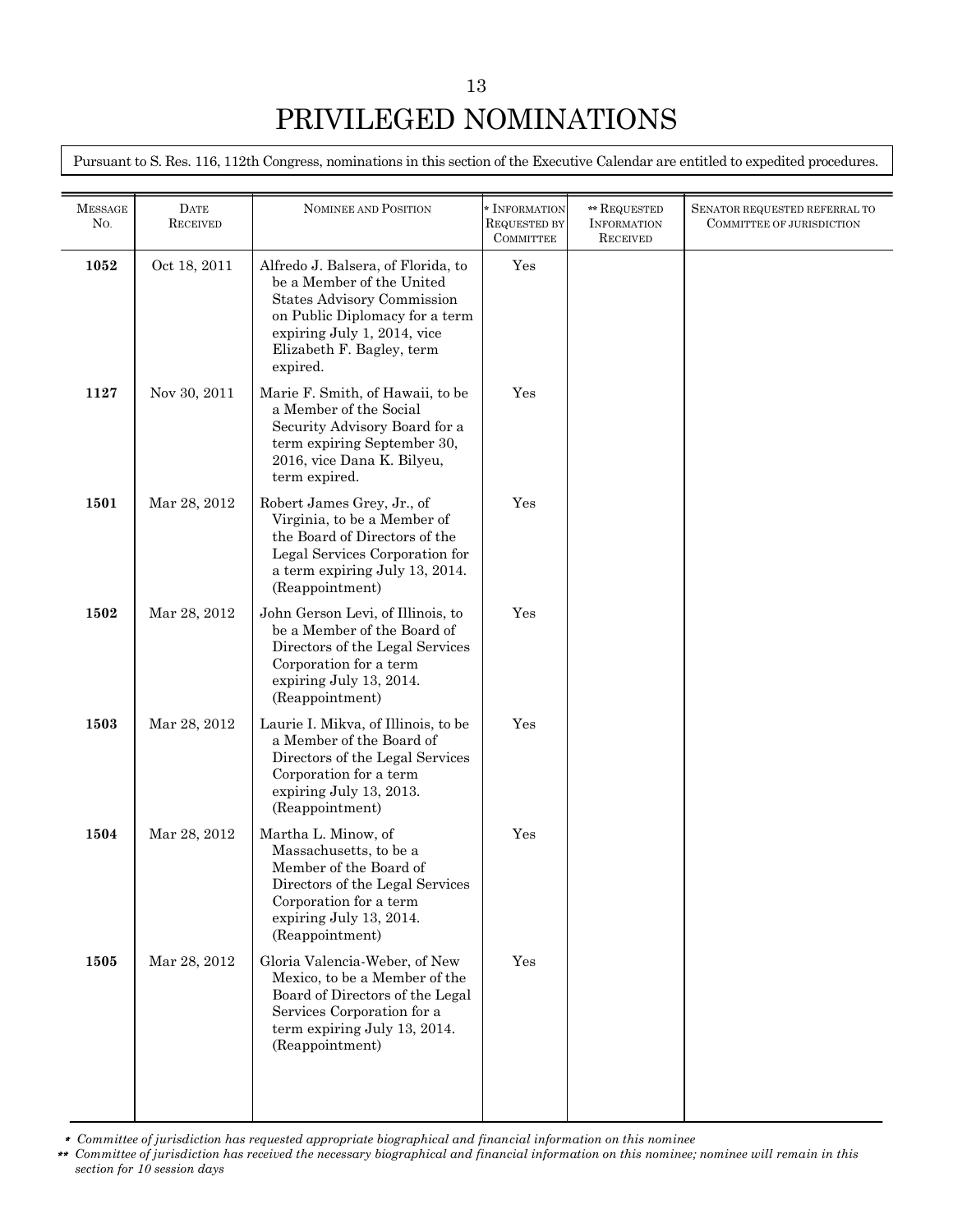Pursuant to S. Res. 116, 112th Congress, nominations in this section of the Executive Calendar are entitled to expedited procedures.

| <b>MESSAGE</b><br>N <sub>O</sub> | <b>DATE</b><br><b>RECEIVED</b> | NOMINEE AND POSITION                                                                                                                                                                                               | * INFORMATION<br><b>REQUESTED BY</b> | ** REQUESTED<br><b>INFORMATION</b> | SENATOR REQUESTED REFERRAL TO<br>COMMITTEE OF JURISDICTION |
|----------------------------------|--------------------------------|--------------------------------------------------------------------------------------------------------------------------------------------------------------------------------------------------------------------|--------------------------------------|------------------------------------|------------------------------------------------------------|
| 1515                             | Apr 16, 2012                   | Vicki Miles-LaGrange, of<br>Oklahoma, to be a Member of<br>the Board of Trustees of the<br>Harry S Truman Scholarship<br>Foundation for a term expiring<br>December 10, 2015, vice Roger<br>L. Hunt, term expired. | <b>COMMITTEE</b><br>Yes              | <b>RECEIVED</b>                    |                                                            |
| 1566                             | May 08, 2012                   | Maria Lopez De Leon, of Texas,<br>to be a Member of the National<br>Council on the Arts for a term<br>expiring September 3, 2016,<br>vice James Ballinger, term<br>expired.                                        | Yes                                  |                                    |                                                            |
| 1733                             | Jun 14, 2012                   | Mark D. Gearan, of New York,<br>to be a Member of the Board of<br>Directors of the Corporation<br>for National and Community<br>Service for a term expiring<br>December 1, 2015.<br>(Reappointment)                | Yes                                  |                                    |                                                            |
| 1775                             | Jun 20, 2012                   | David Masumoto, of California,<br>to be a Member of the National<br>Council on the Arts for a term<br>expiring September 3, 2018,<br>vice Stephen W. Porter, term<br>expiring.                                     | Yes                                  | Dec 10, 2012                       |                                                            |
| 1796                             | Jun 28, 2012                   | Camila Ann Alire, of Colorado,<br>to be a Member of the National<br>Council on the Humanities for<br>a term expiring January 26,<br>2018, vice Allen C. Guelzo,<br>term expired.                                   | Yes                                  |                                    |                                                            |
| 1797                             | Jun 28, 2012                   | Ramon Saldivar, of California, to<br>be a Member of the National<br>Council on the Humanities for<br>a term expiring January 26,<br>2018, vice Wilfred M. McClay,<br>term expired.                                 | Yes                                  | Dec 10, 2012                       |                                                            |
| 1799                             | Jul 11, 2012                   | Dorothy Kosinski, of the District<br>of Columbia, to be a Member<br>of the National Council on the<br>Humanities for a term<br>expiring January 26, 2016,<br>vice Ricardo Quinones, term<br>expired.               | Yes                                  |                                    |                                                            |

\* *Committee of jurisdiction has requested appropriate biographical and financial information on this nominee*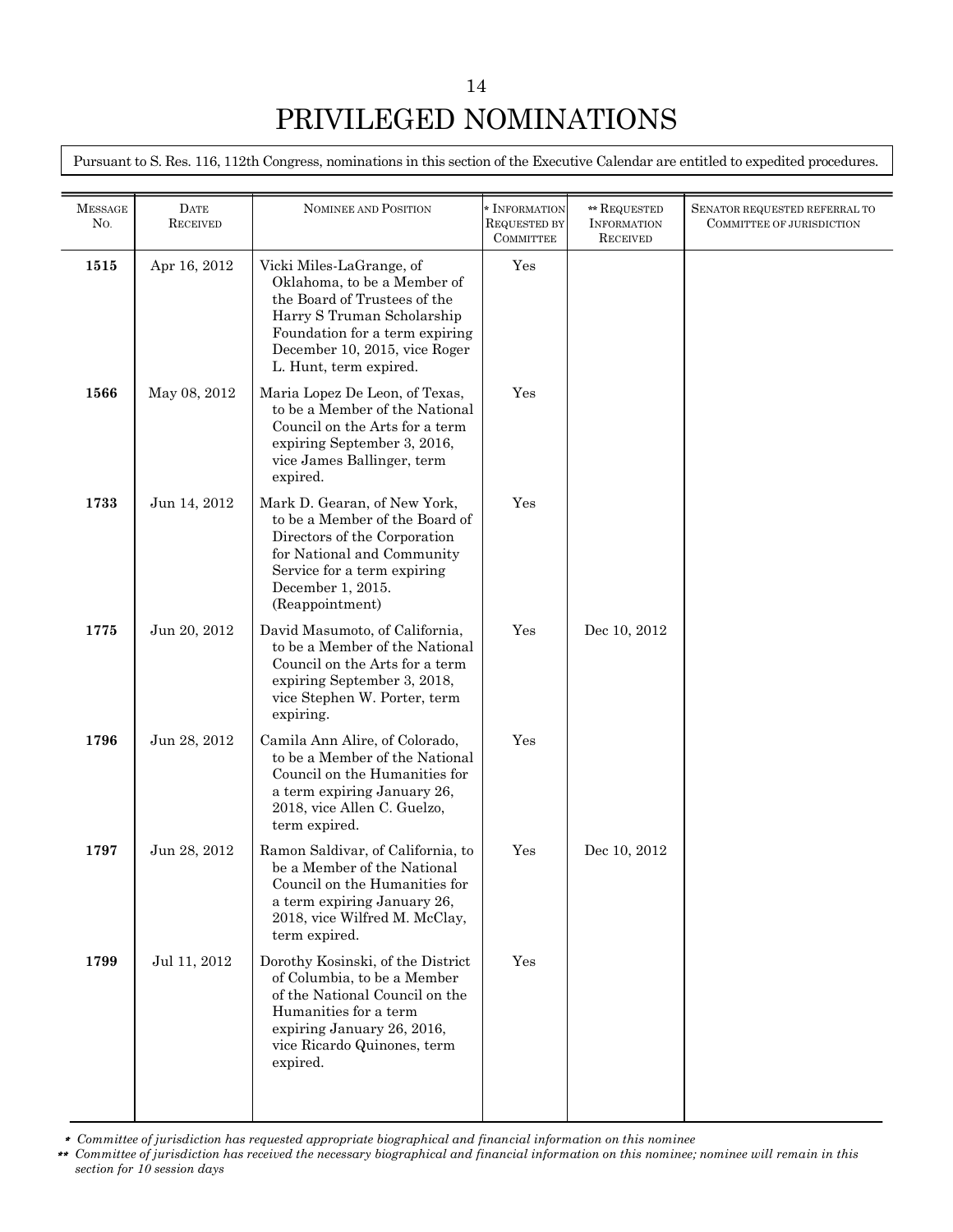Pursuant to S. Res. 116, 112th Congress, nominations in this section of the Executive Calendar are entitled to expedited procedures.

| <b>MESSAGE</b><br>N <sub>O</sub> | <b>DATE</b><br><b>RECEIVED</b> | <b>NOMINEE AND POSITION</b>                                                                                                                                                                                                                        | * INFORMATION<br><b>REQUESTED BY</b><br><b>COMMITTEE</b> | ** REQUESTED<br><b>INFORMATION</b><br><b>RECEIVED</b> | SENATOR REQUESTED REFERRAL TO<br>COMMITTEE OF JURISDICTION |
|----------------------------------|--------------------------------|----------------------------------------------------------------------------------------------------------------------------------------------------------------------------------------------------------------------------------------------------|----------------------------------------------------------|-------------------------------------------------------|------------------------------------------------------------|
| 1828                             | Jul 25, 2012                   | Ranee Ramaswamy, of<br>Minnesota, to be a Member of<br>the National Council on the<br>Arts for a term expiring<br>September 3, 2018, vice<br>Miguel Campaneria, term<br>expiring.                                                                  | Yes                                                      |                                                       |                                                            |
| 1835                             | Aug 02, 2012                   | William J. Mielke, of Wisconsin,<br>to be a Member of the<br>Advisory Board of the Saint<br>Lawrence Seaway<br>Development Corporation, vice<br>George D. Milidrag.                                                                                | Yes                                                      | Dec 10, 2012                                          |                                                            |
| 1836                             | Aug 02, 2012                   | Arthur H. Sulzer, of<br>Pennsylvania, to be a Member<br>of the Advisory Board of the<br>Saint Lawrence Seaway<br>Development Corporation, vice<br>Charles E. Dorkey III.                                                                           | Yes                                                      | Dec 10, 2012                                          |                                                            |
| 1926                             | Sep 13, 2012                   | William Shaw McDermott, of<br>Massachusetts, to be a<br>Member of the Board of<br>Directors of the Metropolitan<br><b>Washington Airports</b><br>Authority for a term expiring<br>November 22, 2017, vice<br>Robert Clarke Brown, term<br>expired. | Yes                                                      |                                                       |                                                            |
| 1927                             | Sep 13, 2012                   | Nina Mitchell Wells, of New<br>Jersey, to be a Member of the<br>Board of Directors of the<br>Metropolitan Washington<br>Airports Authority for a term<br>expiring May 30, 2018, vice<br>Charles Darwin Snelling, term<br>expired.                  | Yes                                                      |                                                       |                                                            |
| 1931                             | Sep 13, 2012                   | Lorne W. Craner, of Virginia, to<br>be a Member of the Board of<br>Directors of the Millennium<br>Challenge Corporation for a<br>term of two years.<br>(Reappointment)                                                                             | Yes                                                      | Nov 27, 2012                                          |                                                            |

\* *Committee of jurisdiction has requested appropriate biographical and financial information on this nominee*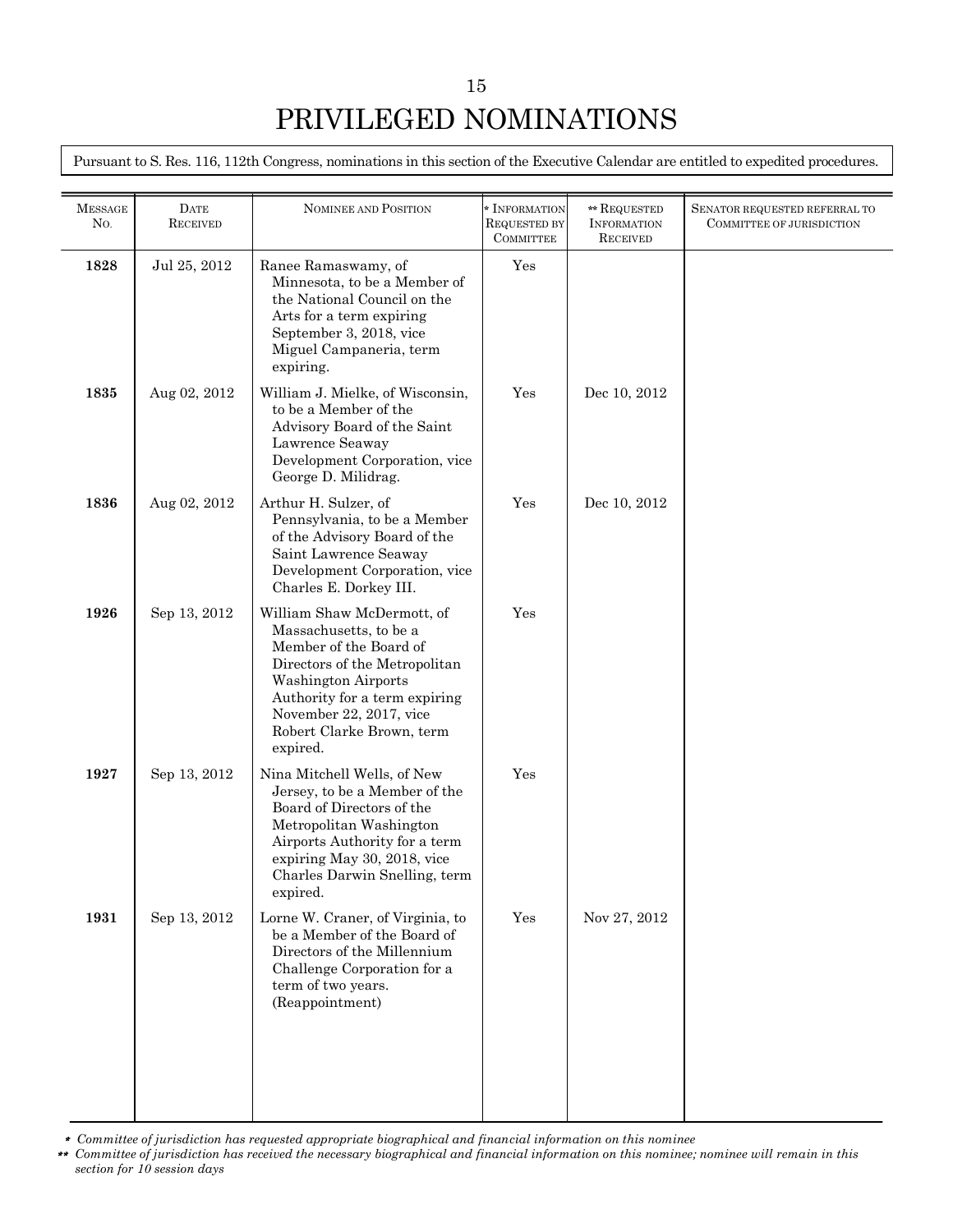Pursuant to S. Res. 116, 112th Congress, nominations in this section of the Executive Calendar are entitled to expedited procedures.

| <b>MESSAGE</b><br>No. | <b>DATE</b><br><b>RECEIVED</b> | <b>NOMINEE AND POSITION</b>                                                                                                                                                                                                                            | * INFORMATION<br><b>REQUESTED BY</b><br><b>COMMITTEE</b> | ** REQUESTED<br><b>INFORMATION</b><br><b>RECEIVED</b> | SENATOR REQUESTED REFERRAL TO<br>COMMITTEE OF JURISDICTION |
|-----------------------|--------------------------------|--------------------------------------------------------------------------------------------------------------------------------------------------------------------------------------------------------------------------------------------------------|----------------------------------------------------------|-------------------------------------------------------|------------------------------------------------------------|
| 1934                  | Sep 13, 2012                   | Bruce Carter, of Florida, to be a<br>Member of the National<br>Council on the Arts for a term<br>expiring September 3, 2018,<br>vice Robert Bretley Lott, term<br>expired.                                                                             | Yes                                                      |                                                       |                                                            |
| 1935                  | Sep 13, 2012                   | John Unsworth, of<br>Massachusetts, to be a<br>Member of the National<br>Council on the Humanities for<br>a term expiring January 26,<br>2016, vice Jean B. Elshtain,<br>term expired.                                                                 | Yes                                                      |                                                       |                                                            |
| 1936                  | Sep 13, 2012                   | Martin O'Malley, of Maryland,<br>to be a Member of the Board of<br>Trustees of the James<br>Madison Memorial Fellowship<br>Foundation for a term expiring<br>November 5, 2018.<br>(Reappointment)                                                      | Yes                                                      |                                                       |                                                            |
| 1937                  | Sep 13, 2012                   | Martin O'Malley, of Maryland,<br>to be a Member of the Board of<br>Trustees of the James<br>Madison Memorial Fellowship<br>Foundation for the remainder<br>of the term expiring November<br>5, 2012, vice Joe Manchin III.                             | Yes                                                      |                                                       |                                                            |
| 1938                  | Sep 13, 2012                   | Walter G. Secada, of Florida, to<br>be a Member of the Board of<br>Trustees of the Barry<br>Goldwater Scholarship and<br>Excellence in Education<br>Foundation for a term expiring<br>March 3, 2016, vice Laurie<br>Stenberg Nichols, term<br>expired. | Yes                                                      |                                                       |                                                            |
| 1939                  | Sep 13, 2012                   | Stewart M. De Soto, of Illinois,<br>to be a Member of the Board of<br>Trustees of the Barry<br>Goldwater Scholarship and<br>Excellence in Education<br>Foundation for a term expiring<br>August 11, 2016, vice Charles<br>P. Ruch, term expired.       | Yes                                                      |                                                       |                                                            |
|                       |                                |                                                                                                                                                                                                                                                        |                                                          |                                                       |                                                            |

\* *Committee of jurisdiction has requested appropriate biographical and financial information on this nominee*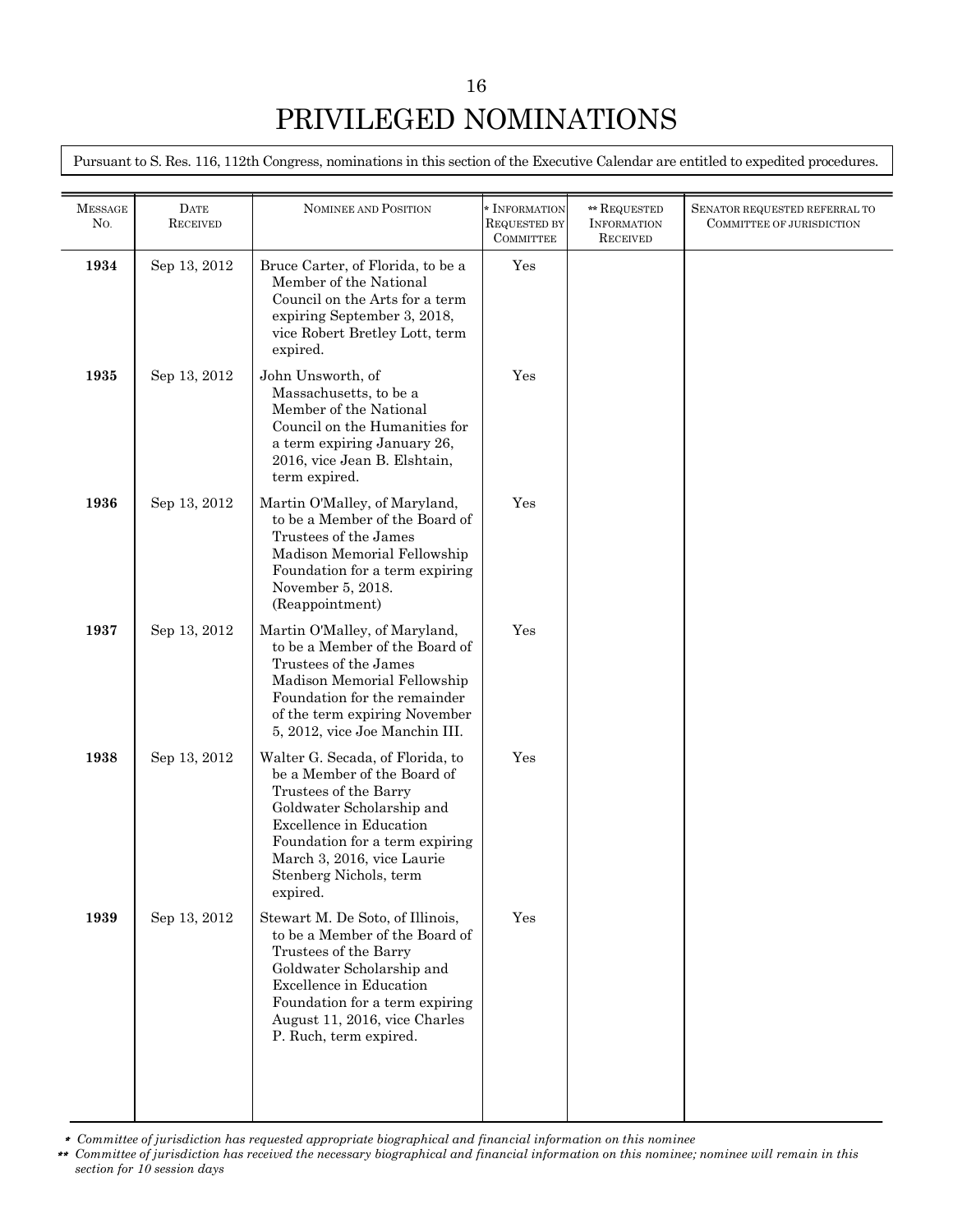Pursuant to S. Res. 116, 112th Congress, nominations in this section of the Executive Calendar are entitled to expedited procedures.

| <b>MESSAGE</b><br>No. | <b>DATE</b><br><b>RECEIVED</b> | <b>NOMINEE AND POSITION</b>                                                                                                                                                                                                         | * INFORMATION<br><b>REQUESTED BY</b> | ** REQUESTED<br><b>INFORMATION</b> | SENATOR REQUESTED REFERRAL TO<br>COMMITTEE OF JURISDICTION |
|-----------------------|--------------------------------|-------------------------------------------------------------------------------------------------------------------------------------------------------------------------------------------------------------------------------------|--------------------------------------|------------------------------------|------------------------------------------------------------|
|                       |                                |                                                                                                                                                                                                                                     | <b>COMMITTEE</b>                     | <b>RECEIVED</b>                    |                                                            |
| 1940                  | Sep 13, 2012                   | Anne J. Udall, of Oregon, to be a<br>Member of the Board of<br>Trustees of the Morris K.<br>Udall and Stewart L. Udall<br>Foundation for a term expiring<br>October 6, 2016.<br>(Reappointment)                                     | Yes                                  |                                    |                                                            |
| 1945                  | Sep 19, 2012                   | Joseph Eldridge, of the District<br>of Columbia, to be a Member<br>of the Board of Directors of the<br>United States Institute of<br>Peace for a term of four years,<br>vice Anne Cahn, term expired.                               | Yes                                  |                                    |                                                            |
| 1946                  | Sep 19, 2012                   | George E. Moose, of Virginia, to<br>be a Member of the Board of<br>Directors of the United States<br>Institute of Peace for a term of<br>four years. (Reappointment)                                                                | Yes                                  |                                    |                                                            |
| 1947                  | Sep 19, 2012                   | Sylvia M. Becker, of the District<br>of Columbia, to be a Member<br>of the Foreign Claims<br>Settlement Commission of the<br>United States for the term<br>expiring September 30, 2013,<br>vice Ralph E. Martinez, term<br>expired. | Yes                                  |                                    |                                                            |
| 1968                  | Sep 21, 2012                   | Olga Viso, of Minnesota, to be a<br>Member of the National<br>Council on the Arts for a term<br>expiring September 3, 2018,<br>vice William Francis Price, Jr.,<br>term expired.                                                    | Yes                                  |                                    |                                                            |
| 2023                  | Nov 15, 2012                   | Timothy J. Feighery, of New<br>York, to be Chairman of the<br>Foreign Claims Settlement<br>Commission of the United<br>States for a term expiring<br>September 30, 2015.<br>(Reappointment)                                         | Yes                                  |                                    |                                                            |
| 2066                  | Dec 10, 2012                   | Timothy Hyungrock Haahs, of<br>Pennsylvania, to be a Member<br>of the Board of Directors of the<br>National Institute of Building<br>Sciences for a term expiring<br>September 7, 2014, vice<br>Morgan Edwards, term<br>expired.    | Yes                                  |                                    |                                                            |

\* *Committee of jurisdiction has requested appropriate biographical and financial information on this nominee*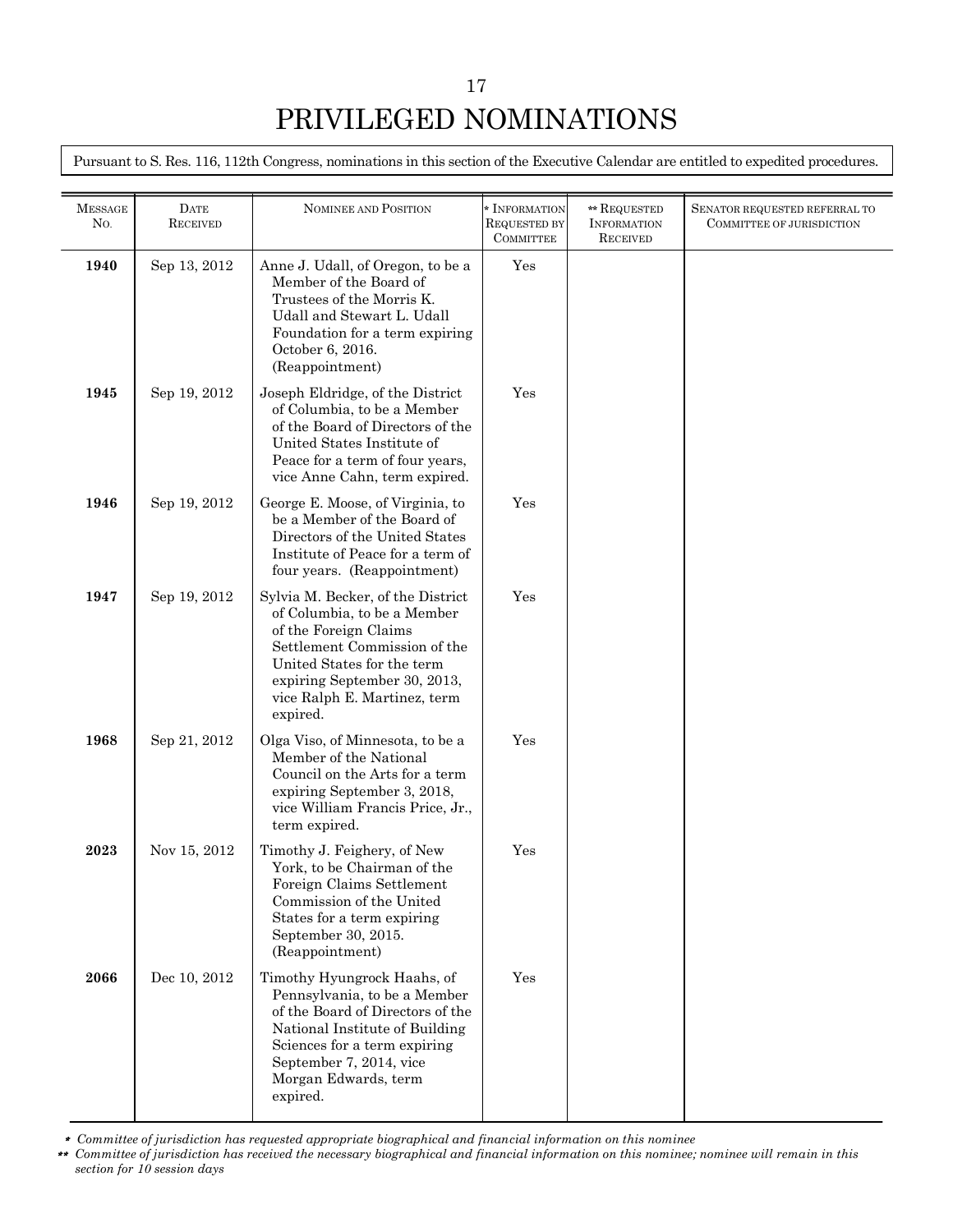Pursuant to S. Res. 116, 112th Congress, nominations in this section of the Executive Calendar are entitled to expedited procedures.

| <b>MESSAGE</b><br>$\rm No.$ | $\rm{DATE}$<br>${\rm \bf \textsc{RECEIVED}}$ | NOMINEE AND POSITION                                                                                                                                                                                                 | * INFORMATION<br>REQUESTED BY<br>COMMITTEE | $\ast\ast$ REQUESTED<br><b>INFORMATION</b><br><b>RECEIVED</b> | SENATOR REQUESTED REFERRAL TO<br>COMMITTEE OF JURISDICTION |
|-----------------------------|----------------------------------------------|----------------------------------------------------------------------------------------------------------------------------------------------------------------------------------------------------------------------|--------------------------------------------|---------------------------------------------------------------|------------------------------------------------------------|
| 2067                        | Dec 10, 2012                                 | Michael Wayne Hail, of<br>Kentucky, to be a Member of<br>the Board of Trustees of the<br>Harry S Truman Scholarship<br>Foundation for a term expiring<br>December 10, 2017, vice<br>Sharon Tucker, term expired.     | Yes                                        |                                                               |                                                            |
| 2068                        | Dec 10, 2012                                 | Morton H. Halperin, of the<br>District of Columbia, to be a<br>Member of the Board of<br>Directors of the Millennium<br>Challenge Corporation for a<br>term of three years, vice Alan<br>J. Patricof, term expiring. | Yes                                        |                                                               |                                                            |
|                             |                                              |                                                                                                                                                                                                                      |                                            |                                                               |                                                            |
|                             |                                              |                                                                                                                                                                                                                      |                                            |                                                               |                                                            |
|                             |                                              |                                                                                                                                                                                                                      |                                            |                                                               |                                                            |

\* *Committee of jurisdiction has requested appropriate biographical and financial information on this nominee*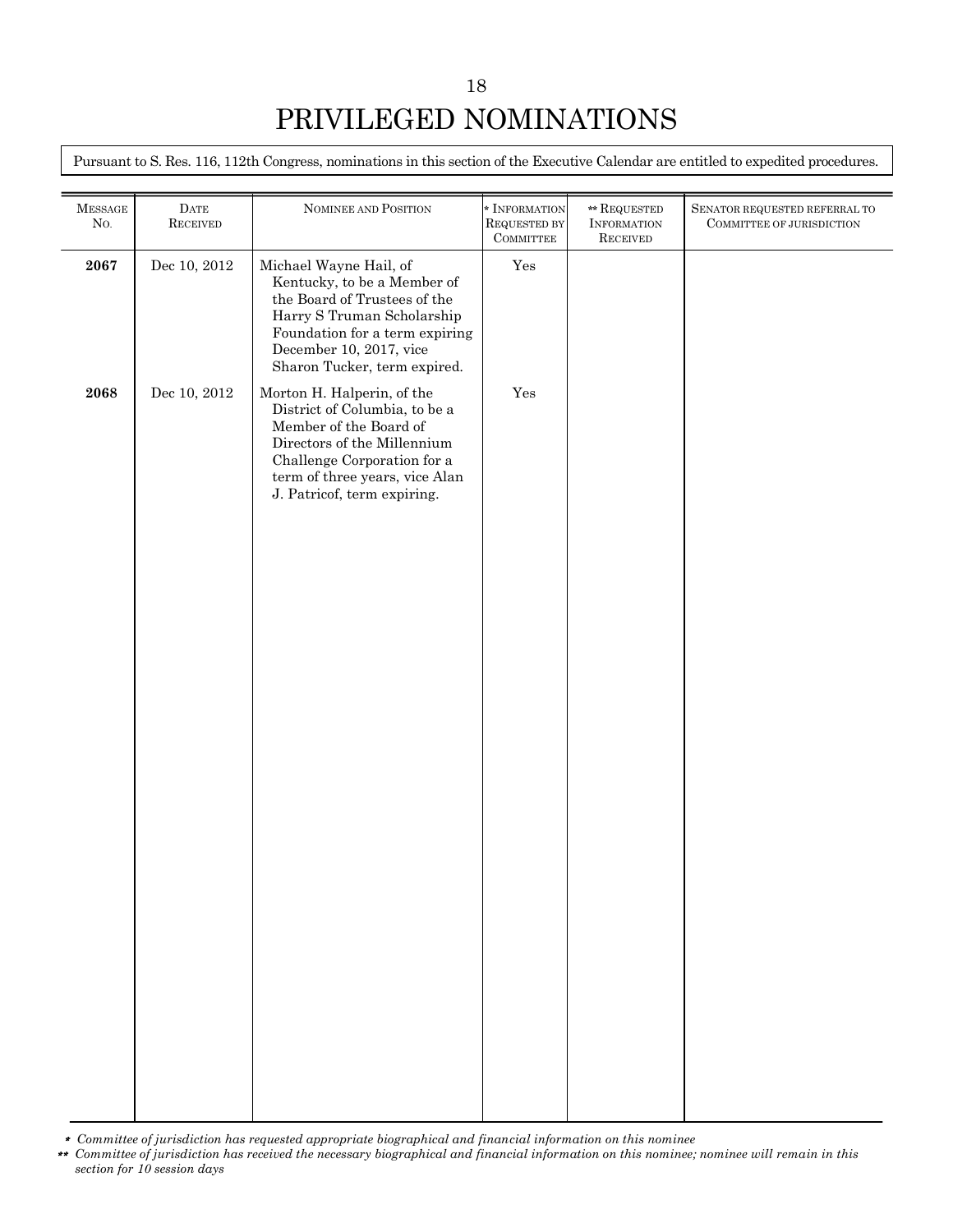# NOTICE OF INTENT TO OBJECT

When a notice of intent to object is given to the appropriate leader, or their designee, and such notice is submitted for inclusion in the Congressional Record and the Senate Executive Calendar, or following the objection to a unanimous consent to proceeding to, and, or disposition of, matters relating to nominations and treaties on their behalf, it shall be placed in the section of the Senate Executive Calendar entitled "Notice of Intent to Object". (S. Res. 28, 112<sup>th</sup> Congress)

| ${\bf M}$ ESSAGE<br>No. | NOMINEE AND OFFICE                                                                                                              | DATE AND SENATOR                  |
|-------------------------|---------------------------------------------------------------------------------------------------------------------------------|-----------------------------------|
| 1198                    | Richard B. Berner, of Massachusetts, to be Director, Office of Financial<br>Research, Department of the Treasury, Cal. No. 645. | Nov. 14, 2012.<br>-- Mr. Grassley |
|                         |                                                                                                                                 |                                   |
|                         |                                                                                                                                 |                                   |